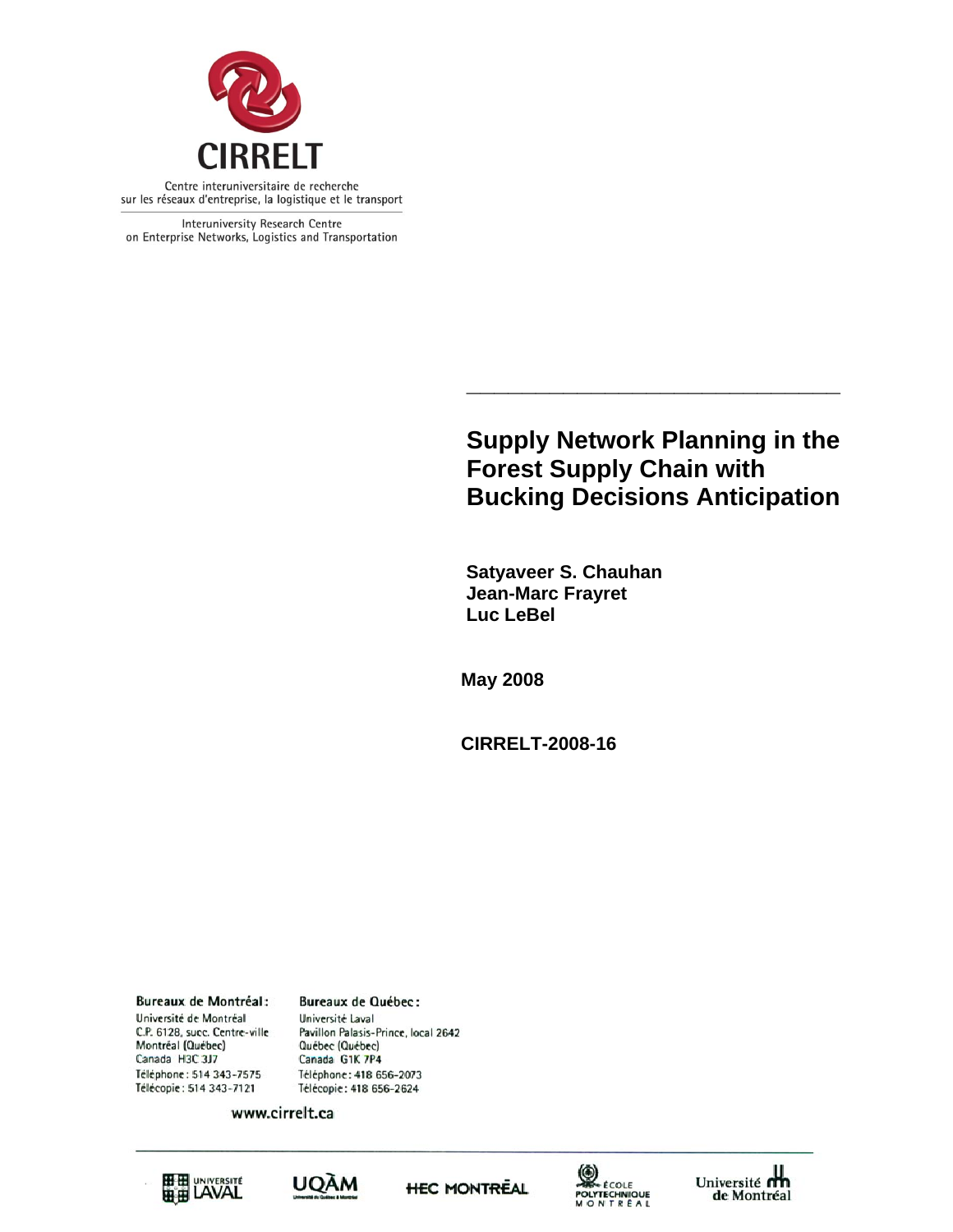# **Supply Network Planning in the Forest Supply Chain with Bucking Decisions Anticipation**  Satyaveer S. Chauhan<sup>1</sup>, Jean-Marc Frayret<sup>2,3,\*</sup> Luc LeBel<sup>2,4</sup>

- <sup>1</sup> Department of Decision Sciences and Management Information Systems, John Molson School of Business, University of Concordia,1455 de Maisonneuve West, Montréal, Canada H3G 1M8
- <sup>2</sup> Interuniversity Research Centre on Enterprise Networks, Logistics and Transportation (CIRRELT)
- $3$  Département de mathématiques et génie industriel, École Polytechnique de Montréal, C.P. 6079, succursale Centre-ville, Montréal, Canada H3C 3A7
- 4 Département des sciences du bois et de la forêt, 2405, rue de la Terrasse, Pavillon Abitibi-Price, Université Laval, Québec, Canada G1V 0A6

**Abstract.** We consider a two-echelon timber supply chain in which the first echelon consists of several stands to be harvested and the second echelon consists of mills to be procured with logs of different length. This problem aims at minimizing harvesting and transportation costs for one production period, while satisfying demand expressed as mix of volumes of specific log types. Harvesting cost, which includes felling, bucking and hauling to roadside, depends upon the number of log type to be produced and sorted. Each stands to be harvested are modeled individually with a limited number of trees of various classes of diameter and total length, which affects the productivity factors of the bucking patterns to be used. To take these characteristics into account, we propose heuristics based on columns generation to solve the supply network problem at the forest level with an anticipation of bucking operations at the stand level.

**Keywords**. Supply network planning, bucking, integer programming, heuristic, forest supply chain, columns generation.

**Acknowledgements.** This work was funded by the FOR@C Research Consortium in E-Business in the Forest Products Industry. The authors would like to thanks Jean Favreau and Joseph Nader of the Forest Engineering Research Institute of Canada for their support.

Results and views expressed in this publication are the sole responsibility of the authors and do not necessarily reflect those of CIRRELT.

Les résultats et opinions contenus dans cette publication ne reflètent pas nécessairement la position du CIRRELT et n'engagent pas sa responsabilité.

**\_\_\_\_\_\_\_\_\_\_\_\_\_\_\_\_\_\_\_\_\_\_\_\_\_\_\_\_\_**

Dépôt légal – Bibliothèque nationale du Québec, Bibliothèque nationale du Canada, 2008

<sup>\*</sup> Corresponding author: jean-marc.frayret@cirrelt.ca

<sup>©</sup> Copyright Chauhan, Frayret, LeBel and CIRRELT, 2008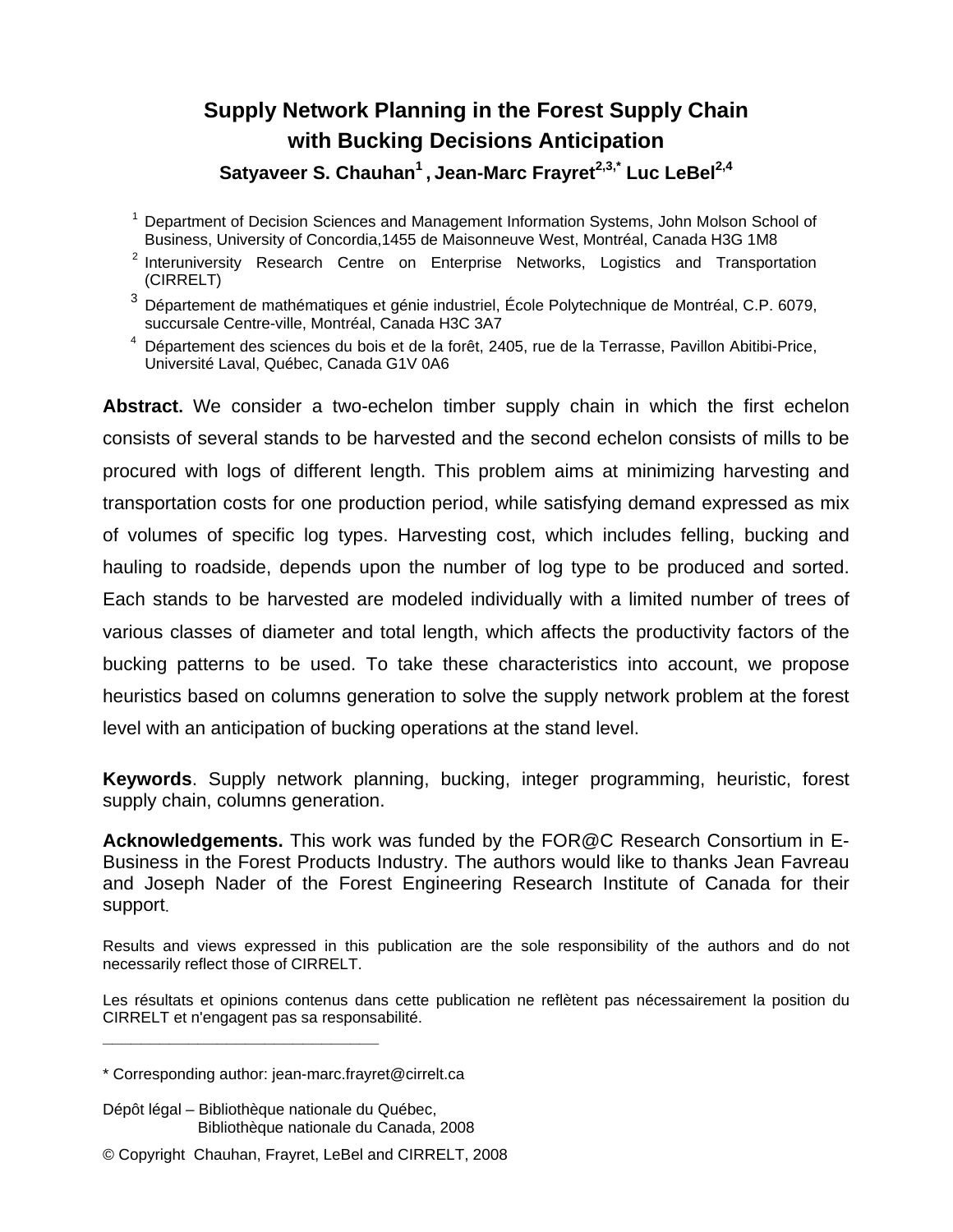# **1. Introduction**

Due to various economical and environmental factors, forest companies in eastern Canada are faced with the need to improve simultaneously their ability to maximize timber recovery with regards to customer/mills needs (due to reduced allowable cut on public land) and minimize their cost of operations (due to fierce competition and increased Canadian Dollard value). If several directions should be investigated to support companies to do so, it seems necessary to develop a forest procurement system that is reactive and driven by mills' demand and, ultimately, by consumer needs. This paper proposes to address short term procurement planning in a context of multiple sources of raw material and multiple mills, in order to synchronize harvesting, bucking and transport operations.

The remainder of this paper is organized as follow. Section 2 presents a review of the literature in the domains of bucking and transportation optimization in the context of the forest supply chain. Section 3 introduces and models the specific problem that is tackled here. Section 4 presents the solution approach we propose. Finally, Section 5 presents a quantitative evaluation of the proposed approach.

## **2. Literature review**

Bucking optimization problems in the forest supply chain concerns the optimization of the cross-cutting of stems into various types of logs. According to Laroze (1999), bucking optimization may be performed at the stem level, the stand level or the forest level.

At the stem level, the objective is to maximize the stem value by selecting the bucking pattern (i.e., sequence of logs to be cross-cut) that maximizes the potential revenue using anticipated market prices and considering, in general, only operational constraints. Stem level bucking, also called buck-to-value bucking optimization, can either be carried out directly in the field, using cut-to-length harvesting equipments, or at the mill, using more advanced scanners to capture the stems' geometrical profile. Because mills' scanners are more accurate than the profile models used in harvesters, bucking at the mill provides better lumber recovery factors then bucking in the forest (Forintek Canada 2005). Stem level bucking can be either modeled as an independent operation to optimize (Pnevmaticos and Mann 1972; Geerts and Twaddle 1984), or it can be integrated with other supply chain operations. For instance, Faaland and Briggs (1984) and Maness and Adams (1991) propose to synchronize bucking and sawing operations in order to improve the overall process of lumber production, with the specific goal of maximizing the potential lumber production value. Individual stem bucking can also be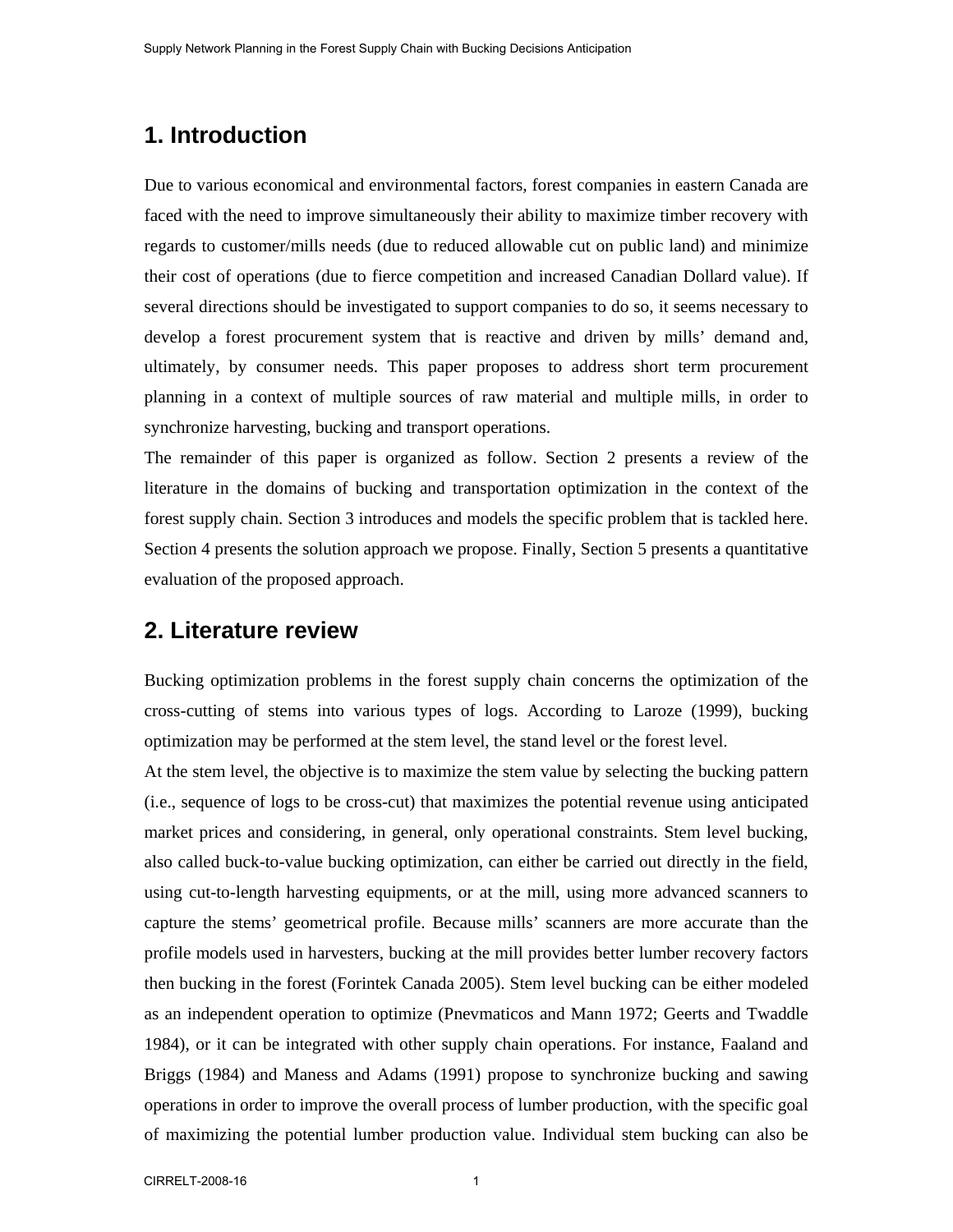synchronized with a mill's demand through the in-the-field dynamic adjustment of the market price list (Kivinen and Uusitalo 2002; Murphy et al. 2004). These approaches basically compare for each new stem to buck, the log mix already produced with the target log mix and adjust the price list (or the definition of the log type characteristics, such as the small end diameter) in order to influence the mix of log to be produced.

In order to further improve the match between supply and demand, stand level bucking models both supply and demand and optimizes bucking operations in a planning mode, before it can be carried out in the field. The objective here is to maximize the value of the production of the entire stand by generating and assigning several bucking patterns to each class of stems. At this level, constraints regarding market restrictions (i.e., volumetric proportion of each log class, small end diameter) and stand characteristics (i.e., stem class distribution) are usually taken into account. Stand level bucking optimization involves generally some form of problem decomposition where stem level sub-problem optimization is coordinated a the stand level through various optimization techniques including shadow price mechanisms (Sessions et al. 1989), dual decomposition techniques (Eng and Daellenbach 1985; Mendoza and Bare 1986) and priority and attribute-based rules (Laroze and Greber 1997). As pointed out by Sessions et al. (1989), although these approaches are computationally correct, they lead to bucking rules that are difficult to implement in the field. In order to improve this aspect, Marshall et al. (2006) propose and test different buck-to-value decision models to implement a stand level buck-to-order plan. The authors show the importance of having a buck-to-order plan to obtain good order fulfillment.

Finally, bucking can be integrated with procurement activities, which includes the transportation of logs to mills. This type of bucking problem considers the harvesting of several stand simultaneously. It is called forest level bucking and involves defining a bucking program to assign to each stand in order to maximize a companies' profit, considering demand constraints (i.e., portion of each log type,), market restrictions (i.e., small end diameter, minimum and maximum volume per log type) and stands characteristics (stem diameter distribution) and size. For instance, Arce et al. (2002) proposes an approach that maximizes the net profit of harvesting each stem in each stand, considering stands' log class distribution and demand for each log class. This model does not, however, consider several mills with different demand profiles. Along the same line, Kivinen (2004), and more recently Kivinen (2006), present an approach which aims at coordinating the price matrix of several stand, considering their local characteristics and customer demand. In other words, the goal is to find stand specific price matrixes in order to maximize demand satisfaction. This approach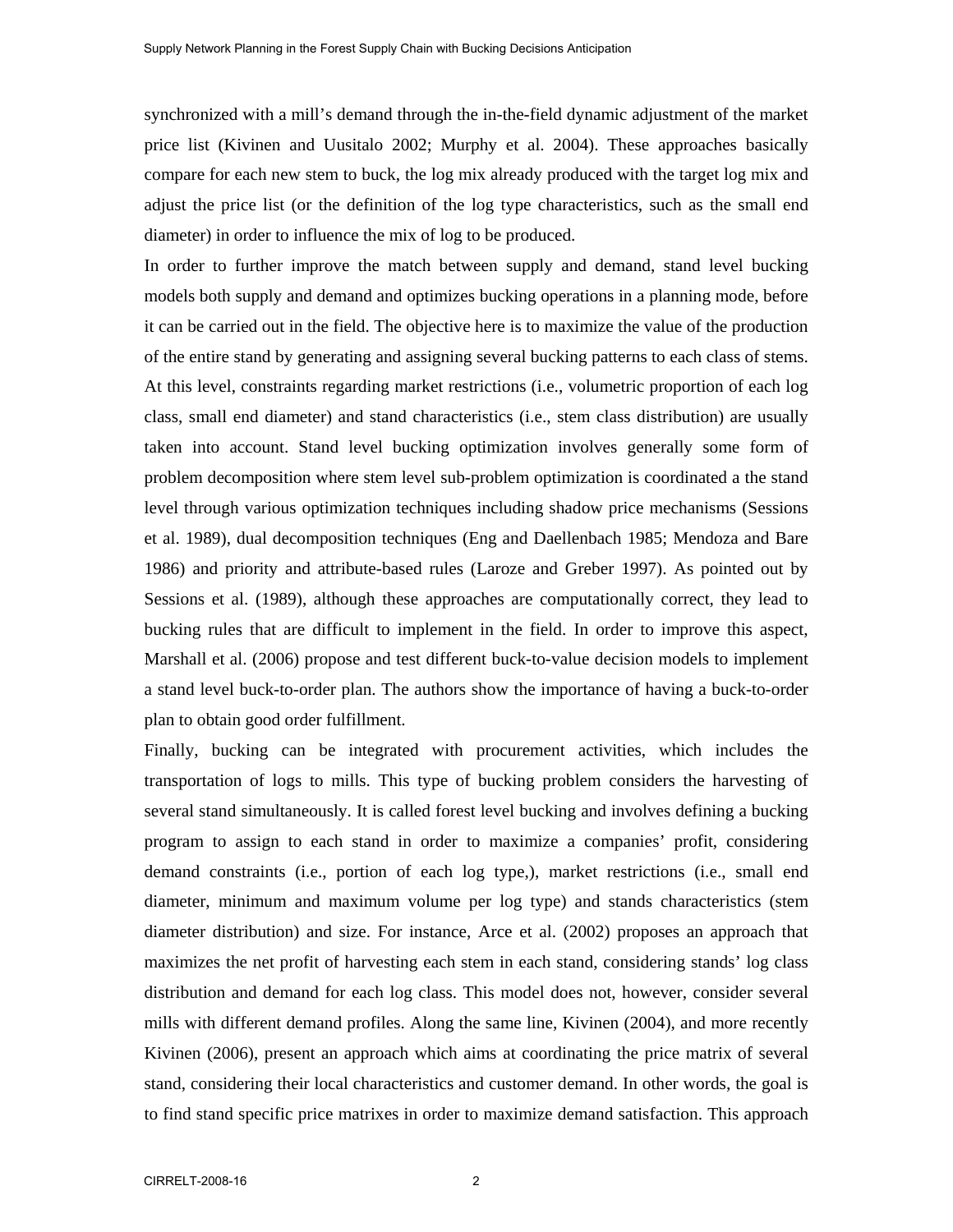may result in various demand profile allocated to each stand. Once again, the demand profile of a single mill is considered here. Finally, Laroze (1999) proposes a combined linear programming/tabu search procedure to coordinate the selection of bucking rules to apply to specific areas of each stand in order to maximize net profit, subject to market and supply availability constraints.

In the decision support model presented in this paper, forest-level bucking involves the integrated optimization of harvesting and aggregated transportation operations. In other words, we consider a multi-facility procurement system where planning decisions concern the allocation of demand from several mills expressed in terms of volume of logs, to several stands, considering both harvesting and transportation costs, as well as an anticipation of operational constraints including supply availability and bucking. In a context where several log types are produced in each stand, harvesting production cost plays a non-trivial role. Indeed, because the introduction of a new log type (i.e., log of a specific length and specie) to separate at the stump reduces harvester productivity by 1 to 4% and forwarder productivity by 3 to 7%, (Brunberg and Arlinger 2001; Gingras and Favreau 2002), harvesting cost is a nonlinear function of the discrete number of log type to be produced in each stand (Chauhan et al. 2005).

Concerning transportation operations, the model proposed in this paper is limited to direct delivery from stands to mills. We do not consider the use of a sorting yard (Sessions et al. 2005), nor the use of backhauling, which could decrease significantly sorting and transportation costs (Carlsson and Rönnqvist 2005). These issues remain for future work. The next section describes the problem and presents the mathematical formulation. Next, section 3 introduces a column generation-based solution approach with fast heuristic to solve the problem. The developed approach is then tested on randomly generated data set using stand profile distribution developed by the Forest Engineering Research Institute of Canada. The performance of the algorithm is presented in section 4. The last section concludes and future research directions are highlighted.

# **3. Problem description and formulation**

This section first introduces the general problem tackled in this paper, and second, proposes a formal mathematical modelling of both aspects of the general problem: the procurement planning problem and the forest-level bucking problem.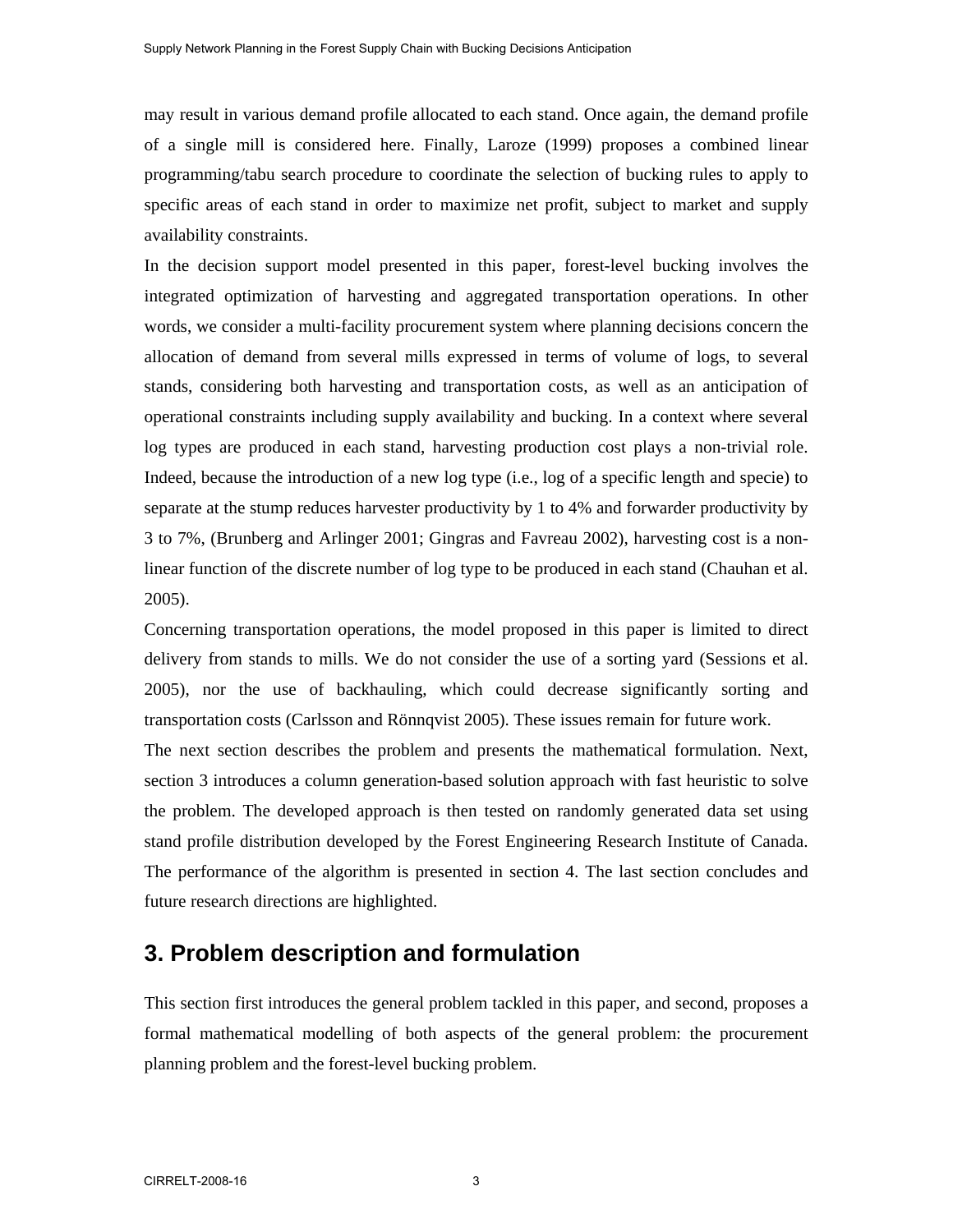### **3.1 Problem general description**

As mentioned in the previous section, this paper addresses a short term multi-stand multifacility procurement problem with non-linear harvesting cost, which includes a specific instance of the general forest level bucking problem (Figure 1).



Figure 1: Procurement problem considered

This problem formally consider a set of forest stands  $f \in F$  and a set of mills  $s \in S$  procured from any of the stands *f* . All stands are managed by a single forest company which acts as the forest operation manager responsible coordinating the operations. We also assume that all stands *f* can be harvested during the period considered. In other words, stands are accessible by a network of roads. Furthermore, we do not consider the cost of moving harvesting equipments from one stand to another. We consider indeed that all stands have been selected at the tactical planning level taking moving costs into account, as suggested by Beaudoin et al. (2007). We also consider that the entire stand must be harvested. The decision to be taken is thus to select the log type and volume to be harvested in each stand, taking into account the demand for various log types of each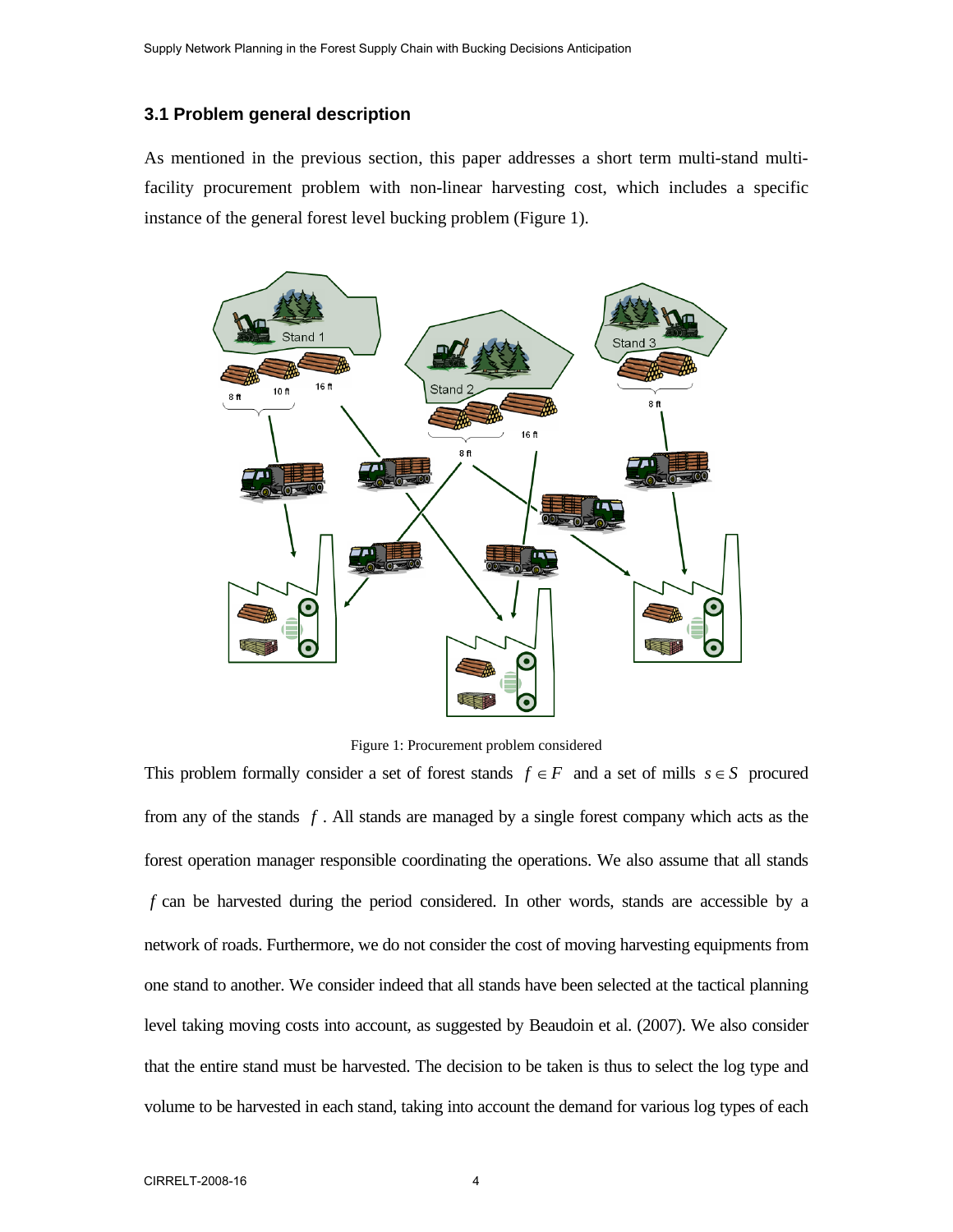mill, the distance between the mills and the stands, the stem class distribution in each stand, and bucking feasibility constraints.

The process of log procurement can be decomposed into several operations, including felling, bucking, sorting, hauling to roadside, and transportation to mills. In a cut-to-length harvesting system, once a tree is cut, its bucking is carried out with the same equipment and can produce several types of log that are sorted directly at the stump. Consequently, for each different log type (e.g., 8 ft, 10 ft, 12 ft) that is cross-cut, sorting logs forces the boom of the harvester to move over a pile of the appropriate log type in order to avoid mixing the logs. This process of moving the boom creates a discontinuity in the bucking process that, in turn, creates a discontinuous ineffectiveness that increases the production cost in a stepwise manner for each introduction of a new log type to produce (Gingras and Favreau 2002). Next, these piles of different logs are hauled to roadside and piled up in different locations where they are stored until they are loaded on log trucks. Hauling to roadside is also less efficient as it is constrained to consider each log type separately.

One consequence of this cut-to-length process is that producing a large number of log types in the same stand increases the workload of the forwarder and decreases the productivity of the harvester in a stepwise manner. In the model proposed in this paper, the costs of felling, bucking, sorting and hauling to roadside are aggregated into a non-linear production cost function. This procurement problem is thus non-linear since the objective function changes as the number and type of logs harvested in each stands change.

Furthermore, eastern Canadian forests are natural and several species and age groups are typical. Consequently, each stand may have characteristics that make them fit for particular log types or combination of log types, while they may not be appropriate for others. Because mills are similarly different in terms of production capabilities, which make them tuned for specific log types, procurement decision must account for both specificities, as well as transportation cost. The considered problem is thus the minimization of the overall procurement cost, subject to demand satisfaction and bucking constraints. Forest level bucking is usually modeled in the literature as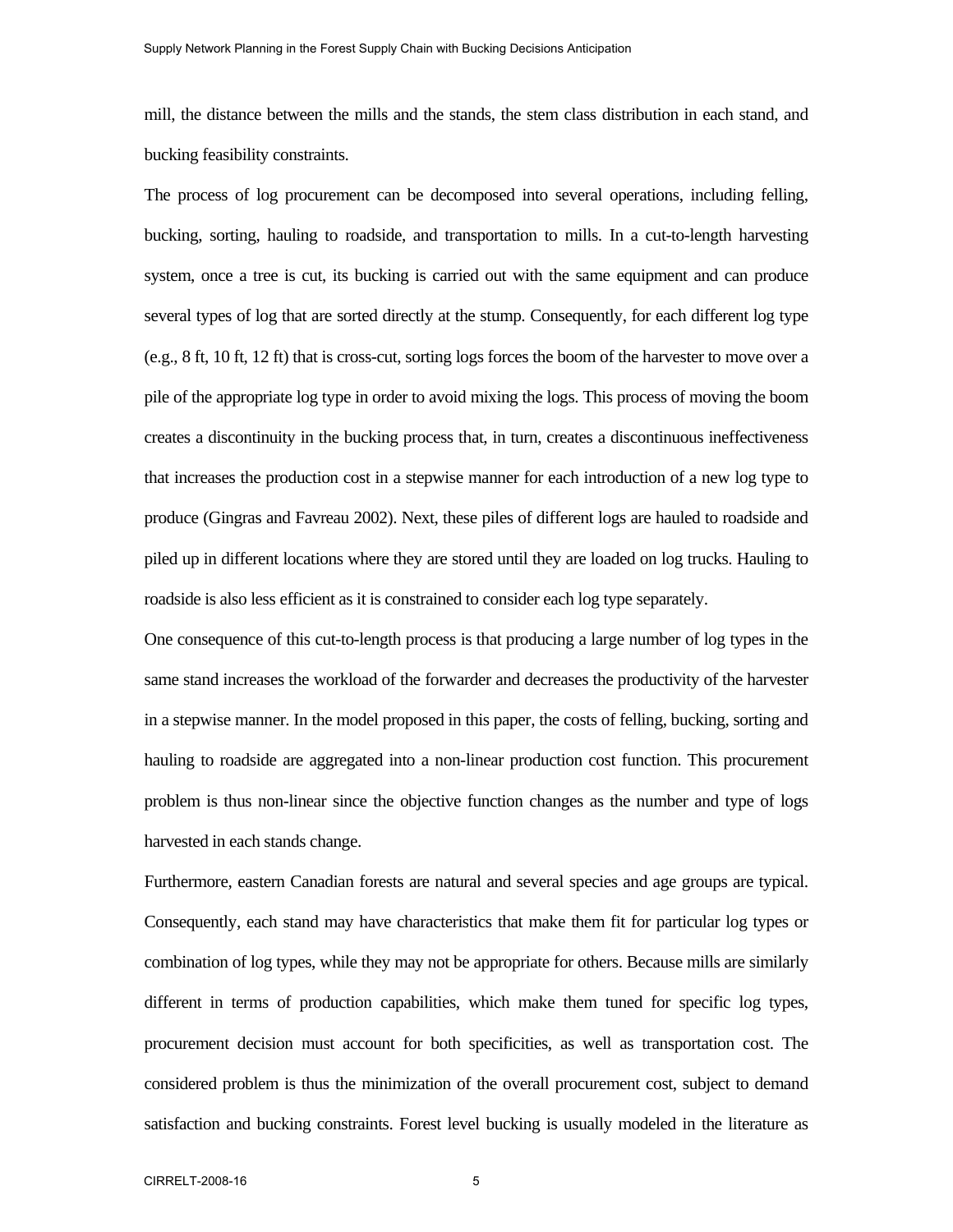profit maximization decision problems because demand is defined in terms of minimum and maximum quantities to produce, between which the value produced must be maximize (Laroze 1999; Arce et al. 2002). Stands are characterized by the variety of trees of different species and taper profiles.

The overall objective is to minimize production cost which is the sum of harvesting and product sorting costs and the transportation costs.

#### **3.2 Problem decomposition and modelling**

Because in this context, both procurement planning and bucking problems are complex combinatorial optimization problems, we propose a modelling approach based on Schneeweiss (2003) hierarchical modelling framework of decision problems. This approach results in the modelling and solving of two interdependent problems. In this paper, we propose algorithms and procedures to optimize and combine these problems as previously introduced in Chauhan et al. (2005).

First, the general modelling framework is introduced. Then, we present the model of the procurement planning problem. The formulation of the bucking problem follows.

### *3.2.1 General modelling framework*

As initially introduced in Chauhan et al. (2005), the formulation of a general approach that takes bucking decisions into account in procurement planning is outlined in

Figure 2. In brief, instead of designing a single centralized decision model that simultaneously optimize procurement and bucking decisions, we used some of the concepts and ideas of the distributed modelling framework introduced in Schneeweiss (2003). In this framework, both problems are modelled separately and solved iteratively until no improvement can be found.

The procurement problem, also referred to as the main problem, is first solved considering the productivity parameters of a few bucking patterns. For instance, these patterns can be calculated by solving the bucking problem with approximate resource (i.e., log type) cost. Then, for the current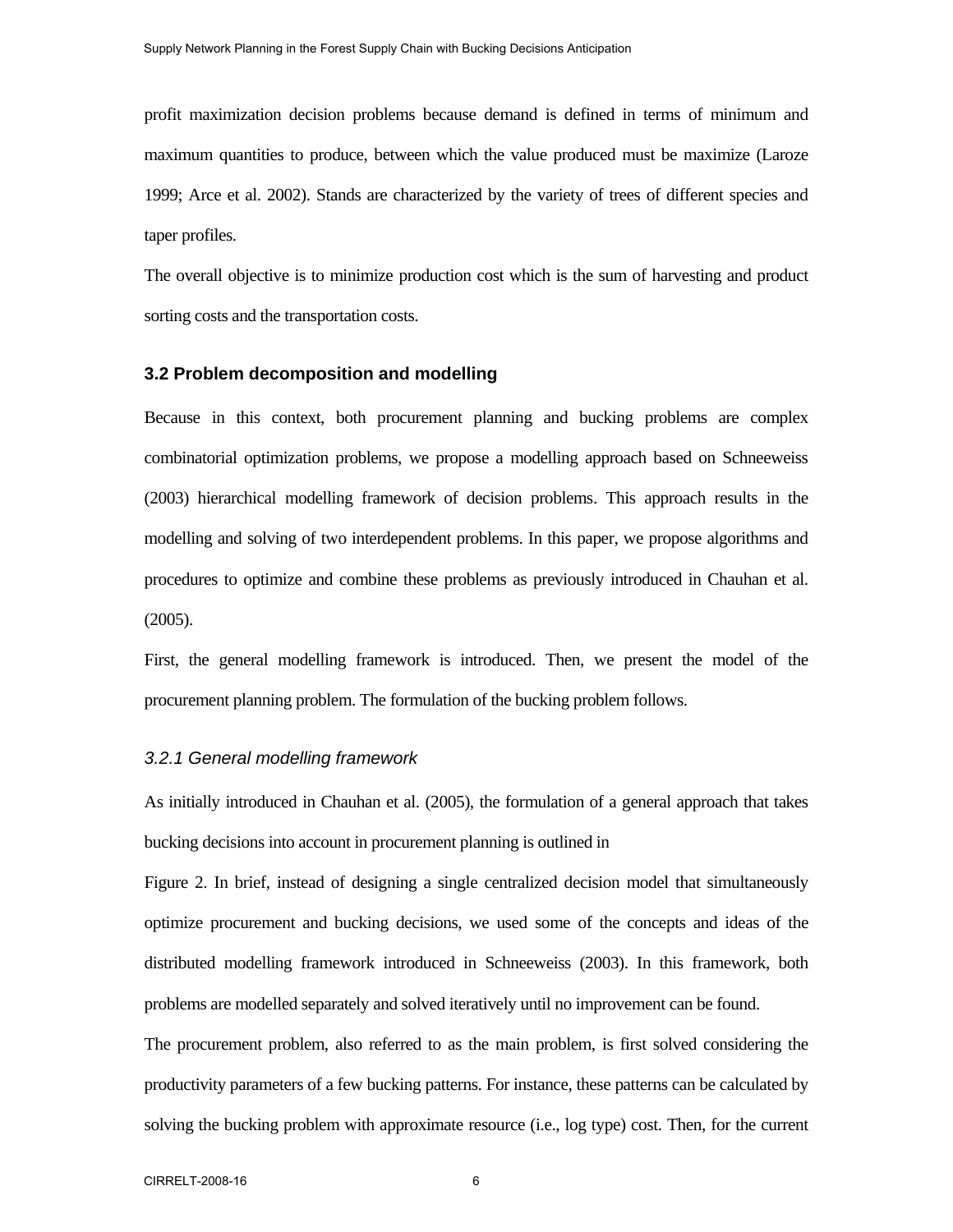procurement solution, the dual revenue of harvesting each log type is input in the bucking problem, also referred to as the sub-problem, in order to identify for each stand independently new bucking patterns that can improve the procurement solution. Then, for each of these new patterns (if any), their productivity parameters (i.e, quantity of log type in a given pattern applied in a given stand) are calculated and then input into the procurement planning problem for another solving cycle.



Figure 2: General modelling approach

This approach allows the system to generate new bucking patterns that can improve the procurement solution, instead of considering all possible bucking patterns, which would not be realistic given the combinatorial complexity involved (number of possible patterns x the number of stand).

Furthermore, this approach is not designed to generate both a procurement plan and a set of bucking rules. It is only concerned by the definition of a feasible procurement plan. Indeed, in Chauhan et al. (2005), only aggregated information about stands volume availability was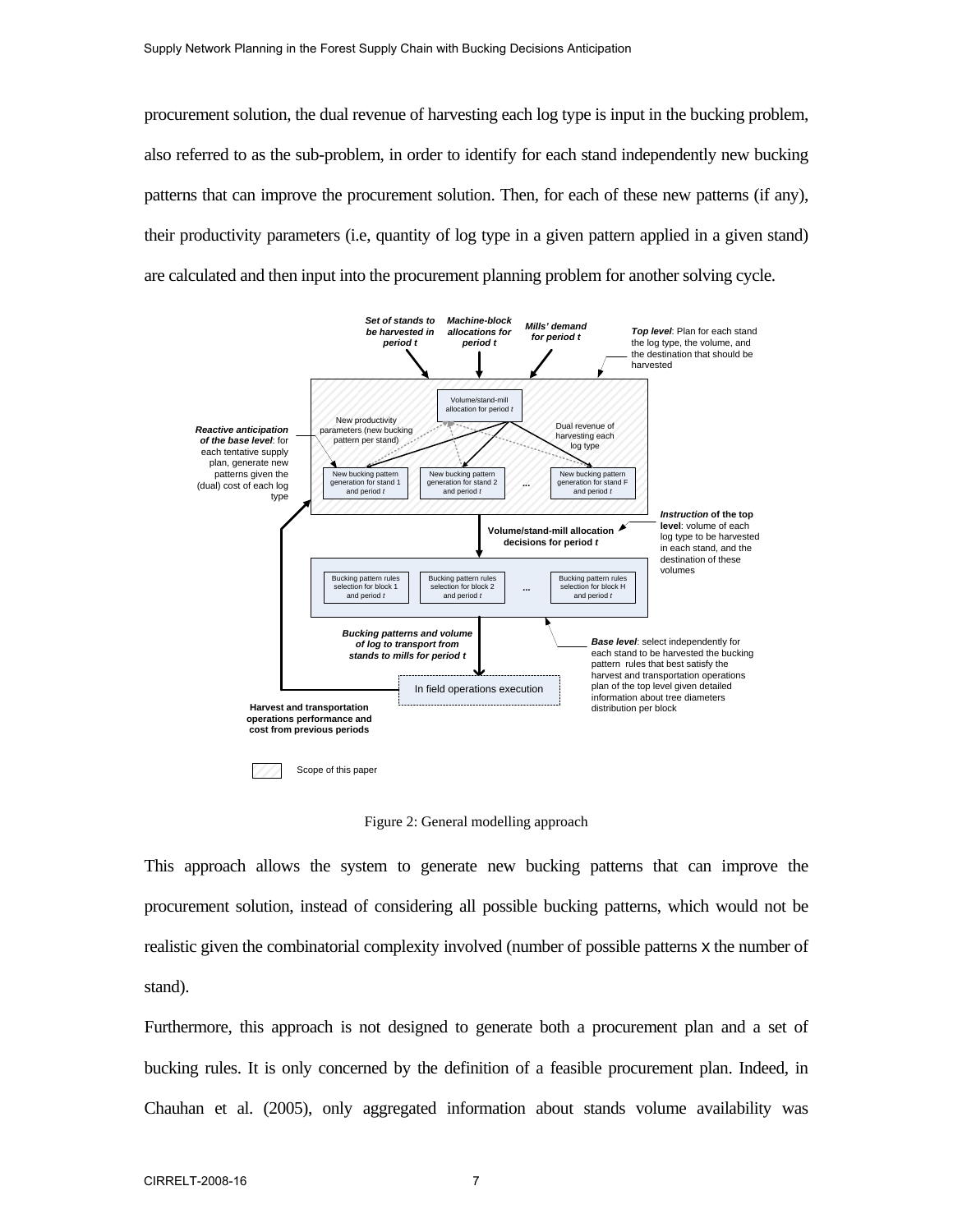considered. No detailed information about tree diameter and species distribution was considered, which could render the procurement plan infeasible. This extension of this early work proposes to take this type of information into account. However, the full complexity of the bucking optimization has not been addressed in order to simplify the problem. In other words, instead of considering all the complexity of how bucking is actually carried out in the field, the proposed formulation of the bucking optimization problem is a simplified anticipation of how bucking is carried out. Although, it does not represent perfectly bucking activities, it still allows the forest manager to take bucking into account when planning the procurement of several mills from several stands.

### *3.2.2 Procurement planning model*

In the mathematical formulation of this problem, we assume that we have information for all possible patterns applicable to any stand. As said in the previous section, although demand is expressed in terms of volume of logs and minimum small end diameter (i.e., SED) requirement for each log, we ignore this last detail in the formulation of the procurement planning problem. Indeed, we assumed that the patterns generated by solving the bucking problem for each stand will provide logs that meet the required specifications. Similarly, at this level, we ignore the details regarding tree diameter and species distribution.

### *Notations*

- *F* Set of stands
- *P* Set of log types
- $Q_{s,p}$  Quantity demanded by sawmill *s* for log type *p*.
- $t_{f,d}$  Tree density for diameter group *d* in stand *f*.
- *c*<sub>n,*f*</sub> Harvesting cost per product if *n* products types are cut in stand *f* (\$/m<sup>3</sup>).
- $\chi_p$  Metric volume of one log of type  $p \text{ (m}^3)$ .

CIRRELT-2008-16 8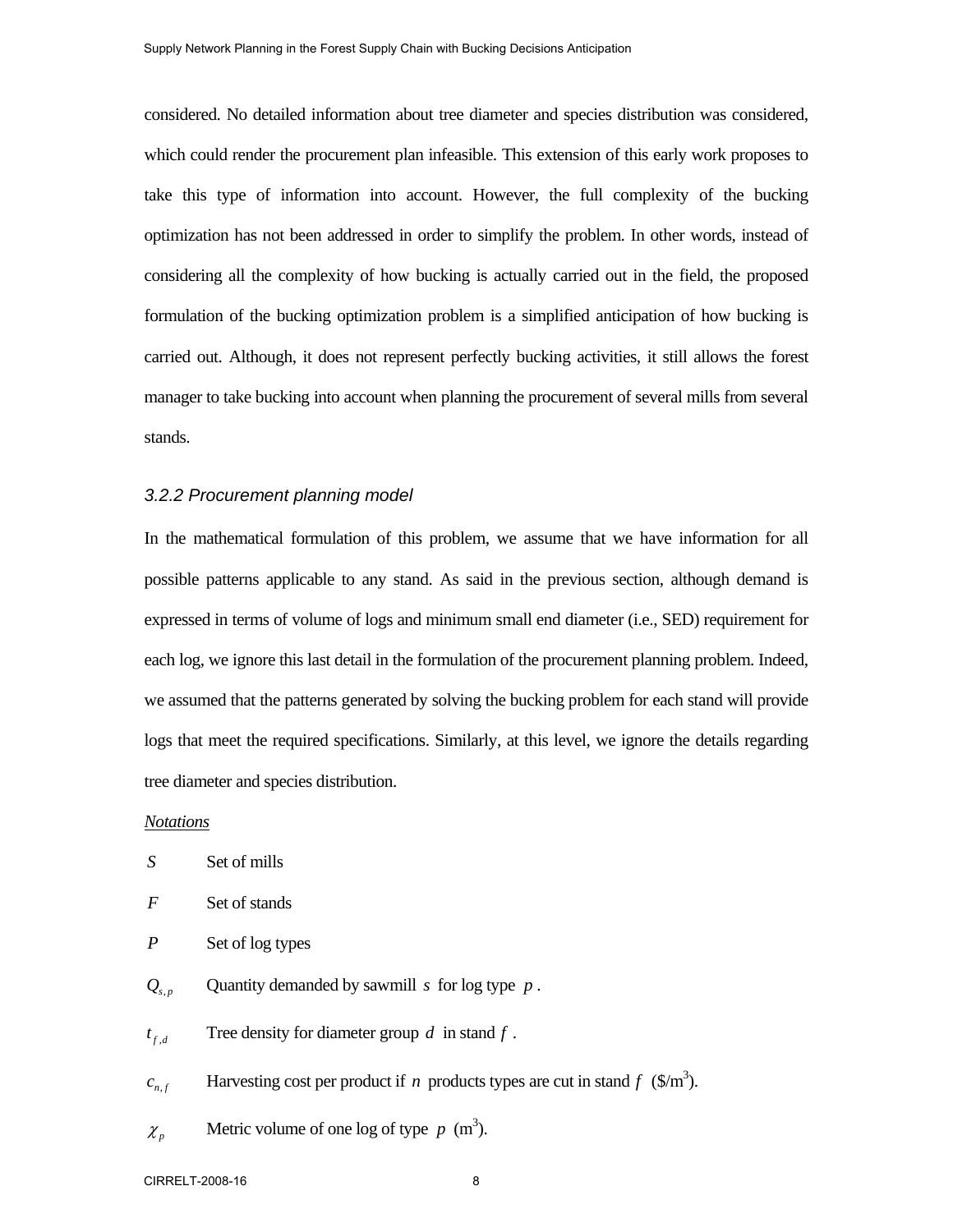- $q_{l,f,p}$  Quantity of log type *p* in pattern *l* applied in stand *f* (no dimension).
- $Z_f$  Estimated supply availability of stand  $f$  (m<sup>3</sup>).
- $m_{f,s,p}$  Transportation cost (\$/m<sup>3</sup>).
- z Average cost of a tree  $(\frac{1}{3})^2$ .
- $\omega_{s,p}$  Penalty or outsourcing cost for unsatisfied demand (\$/m<sup>3</sup>).
- , *n l f r* Frequency of use of pattern *l* if *n* products are harvested in stand *f* .
- $x_{f,s,p}$  **Number of pieces of log type** *p* **transported from stand** *f* **to mill** *s*
- $\eta_{s,p}$  Volume of log type *p* sent to mill *s* from an alternative source (m<sup>3</sup>).
- $I_f^n$ *<sup>f</sup> I* Binary variable taking value 1 if n log types are harvested in stand *f* 0 otherwise.
- $J_{f,p}$  Binary variable taking value 1 if log type *p* is harvested in stand *f* 0 otherwise.
- B Big number.

$$
\text{P1} \qquad \text{Min} \sum_{f \in F} \sum_{n=0}^{N} \left[ c_{n,f} \sum_{l \in L} \sum_{p \in P} r_{l,f}^{n} \cdot q_{l,f,p} \cdot \chi_{p} \right] + \sum_{f \in F} \sum_{s \in S} \sum_{p \in P} m_{f,s,p} \cdot x_{f,s,p} \cdot \chi_{p} + \sum_{s \in S} \sum_{p \in P} \omega_{s,p} \cdot \eta_{s,p} + z \cdot \sum_{n=0}^{N} \sum_{f \in F} \sum_{l \in L} r_{l,f}^{n}
$$

Subject to

$$
\sum_{l \in L} r_{l,f}^n \cdot q_{l,f,p} \ge \sum_{s \in S} x_{f,s,p} \qquad \forall p \in P, f \in F, n = 1, ..., N
$$
 (1)

$$
\sum_{f \in F} \chi_p x_{f,s,p} + \eta_{s,p} = Q_{s,p} \quad \forall \ s \in S, p \in P
$$
 (2)

$$
\sum_{n=1}^{N} \sum_{p \in P} \sum_{l \in L} \chi_p \cdot q_{l,f,p} \cdot r_{l,f}^n \le Z_f \quad \forall \ f \in F
$$
 (3)

$$
\sum_{l \in L} \sum_{p \in P} q_{l,f,p} r_{l,f}^{n} \leq B.I_{f}^{n} \quad \forall \ f \in F, \forall \ p \in P, n = 1,...,N
$$
 (4)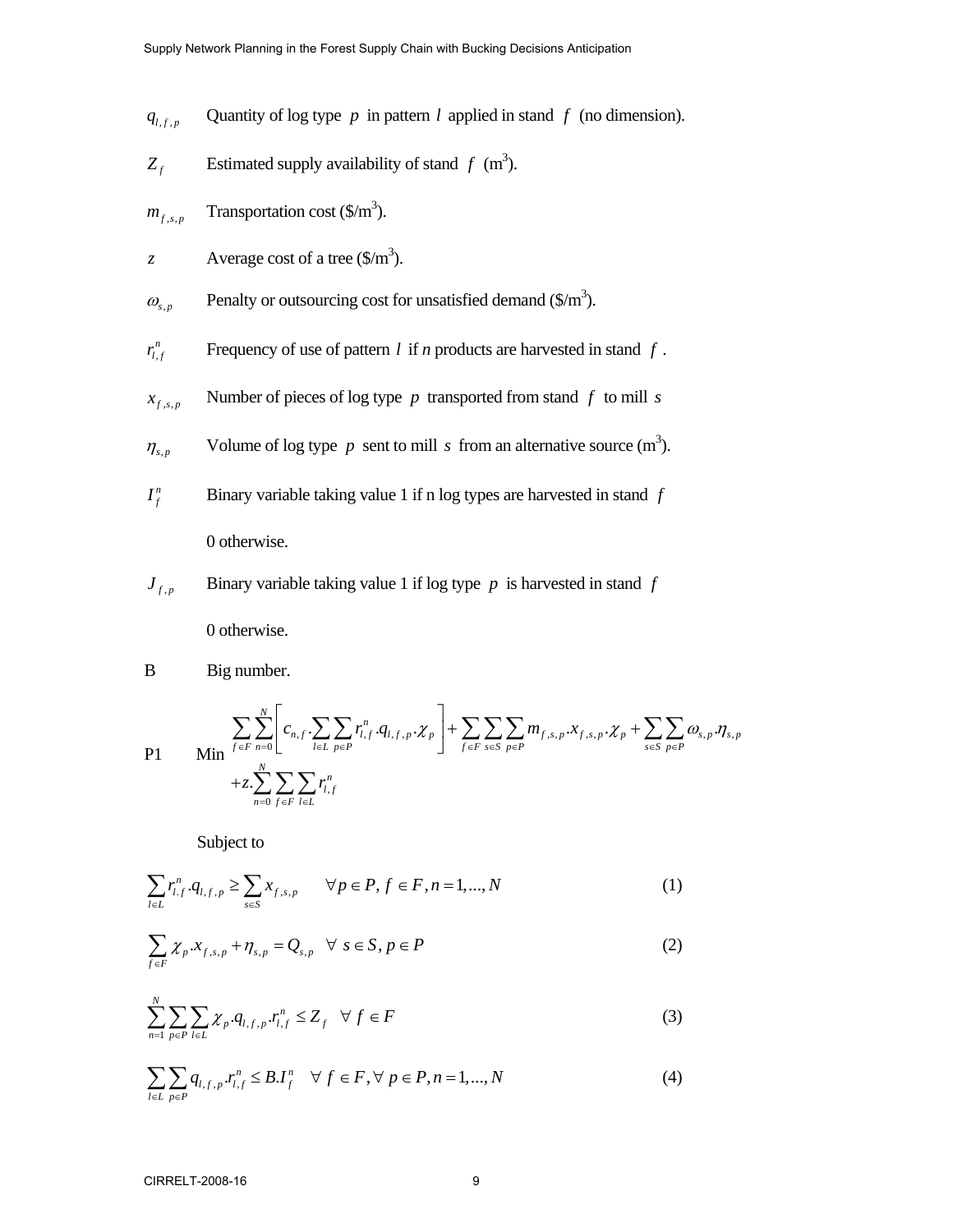$$
\sum_{n=1}^{N} \sum_{l \in L} q_{l,f,p} r_{l,f}^{n} \leq B.J_{f,p} \quad \forall f \in F, p \in P
$$
\n
$$
(5)
$$

$$
\sum_{p \in P} J_{f, p} \le \sum_{n=1}^{N} n I_f^n \quad \forall f \in F
$$
 (6)

$$
\sum_{n=0}^{N} I_f^n = 1 \quad \forall f \in F \tag{7}
$$

$$
I_f^n \in \{0,1\} \,\,\forall f \in F, n = 1, \dots, N \tag{8}
$$

$$
J_{f,p} \in \{0,1\} \,\forall \, f \in F, \, p \in P \tag{9}
$$

The objective of P1 is to minimize the harvesting, transportation, outsourcing costs as well as the cost of the trees harvested. Outsourcing cost serves as penalty in case there is no solution to the problem due to insufficient supply availability. In the formulation, we did not use the cost of trees since this cost is defined by the volume demanded by mills (which is a parameter) and a cost per unit volume of tree. We assume that this unit cost is similar for all stands, which is true if stands are not geographically distributed throughout large region.

Constraints (1) show that any quantity shipped from a production site to a mill is bounded by the production in the corresponding stand. Constraints (2) depict that the total supplies to any sawmill from all sources should match the mill's demand. In order to maintain feasibility, we have introduced variables  $\eta_{s,p}$  in case supply availability is not sufficient or particular product specification cannot be produced within the given stands characteristics. Constraints (3) make sure that the volumes harvested in each stand do not exceed the aggregated available volume in these stands. Constraints (4), together with constraints (7), make sure that only one set of harvesting variables is used in order to use the appropriate harvest cost function in the objective function. Then constraints (5) and (6) are used to count the number of log types harvested in each stand. Finally, constraints (8) and (9) are used to force variables *I* and *J* to take values 1 or 0.

As mentioned before, the information regarding tree profiles, forest configuration and product/log specifications are not included in the above formulation for simplicity. These details are only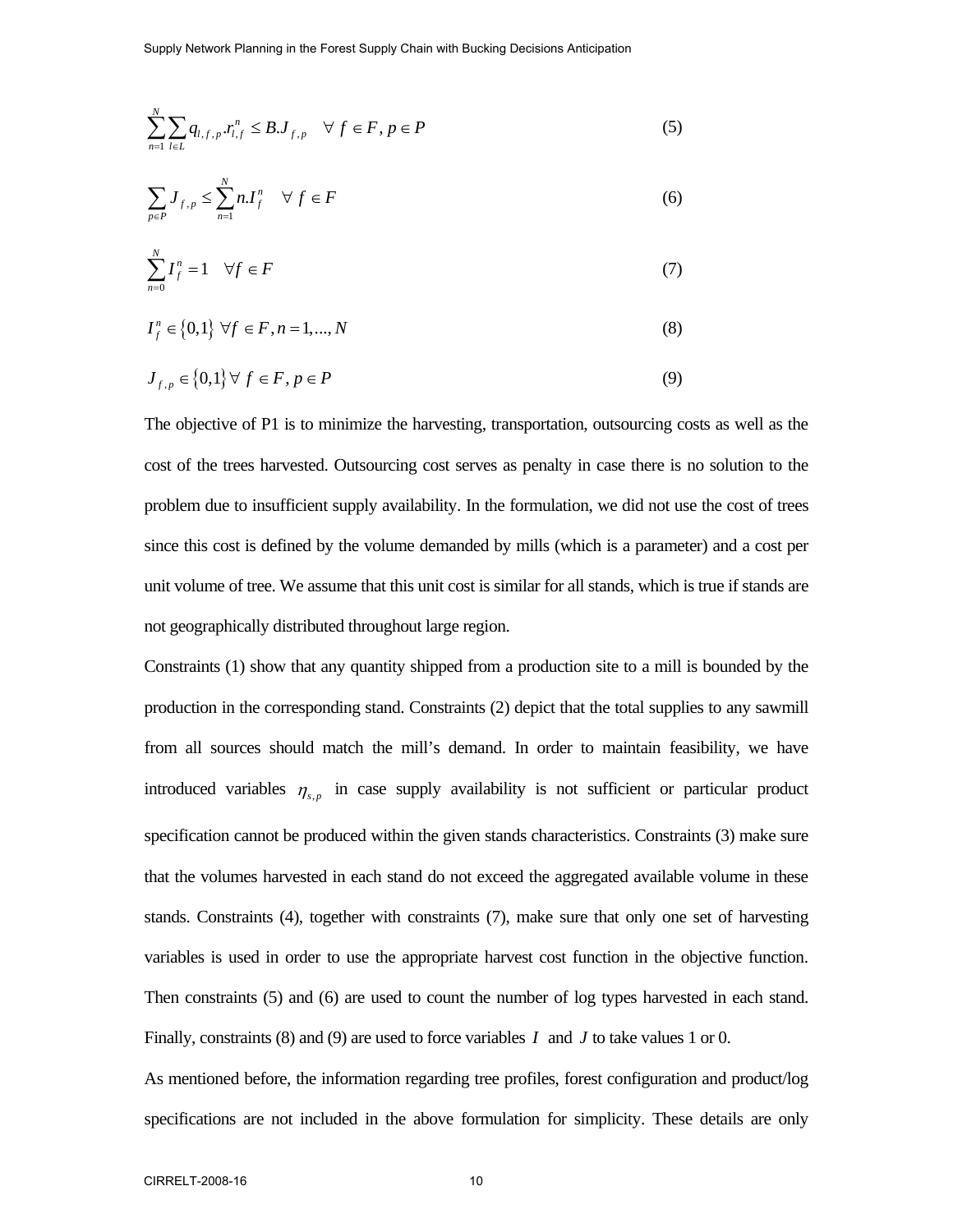needed the generation for of bucking patterns. In the above formulation, these patterns are formalized through the setting of the productivity parameters  $q_{l,f,p}$ . The formulation of the bucking problem follows.

### *3.2.3 Bucking optimization model*

The general modelling framework presented previously proposes a simplification of the actual approach to bucking. More specifically, instead of considering the use of specific bucking patterns for each class of tree diameters, which is a common approach in Quebec, we consider that bucking is carried out in a bulk process (referred to as bulk bucking in the remainder of this paper). In other words, and for a given stand, the productivity of each pattern is calculated as the weighted average of the productivity resulting from the application of one pattern to all classes of trees considering their relative important in terms of frequency. For example, if for class A, pattern 1 produces 2 logs of 8 ft and 3 logs of 12 ft, while it produces 3 logs of 8 ft and 3 logs of 12 ft for class B, the productivity of pattern 1 for that stand is 2,5 logs of 8 ft and 3 logs of 12 ft (if there are as much trees in both classes).

Next, in order to take the heterogeneous nature of forest into account, statistical models of each stand are built using inventory data. To do so, trees are classified based on their species, diameters, as well as their heights. For each stand, the frequency (i.e., number of trees per class) and the geographical distribution are then input into a geographical information system and use in the optimization process. Finally, these inventory data are also exploited to define mathematical relationships (i.e., tapper function), for each species and location, between tree diameter and any height from the base of the tree. This information is required to know if a log bucked at a certain height of the tree will meet the SED requirement.

As explained in the general modelling framework, bucking optimization is carried out for each stand independently using this detailed information about the characteristics of stands and trees.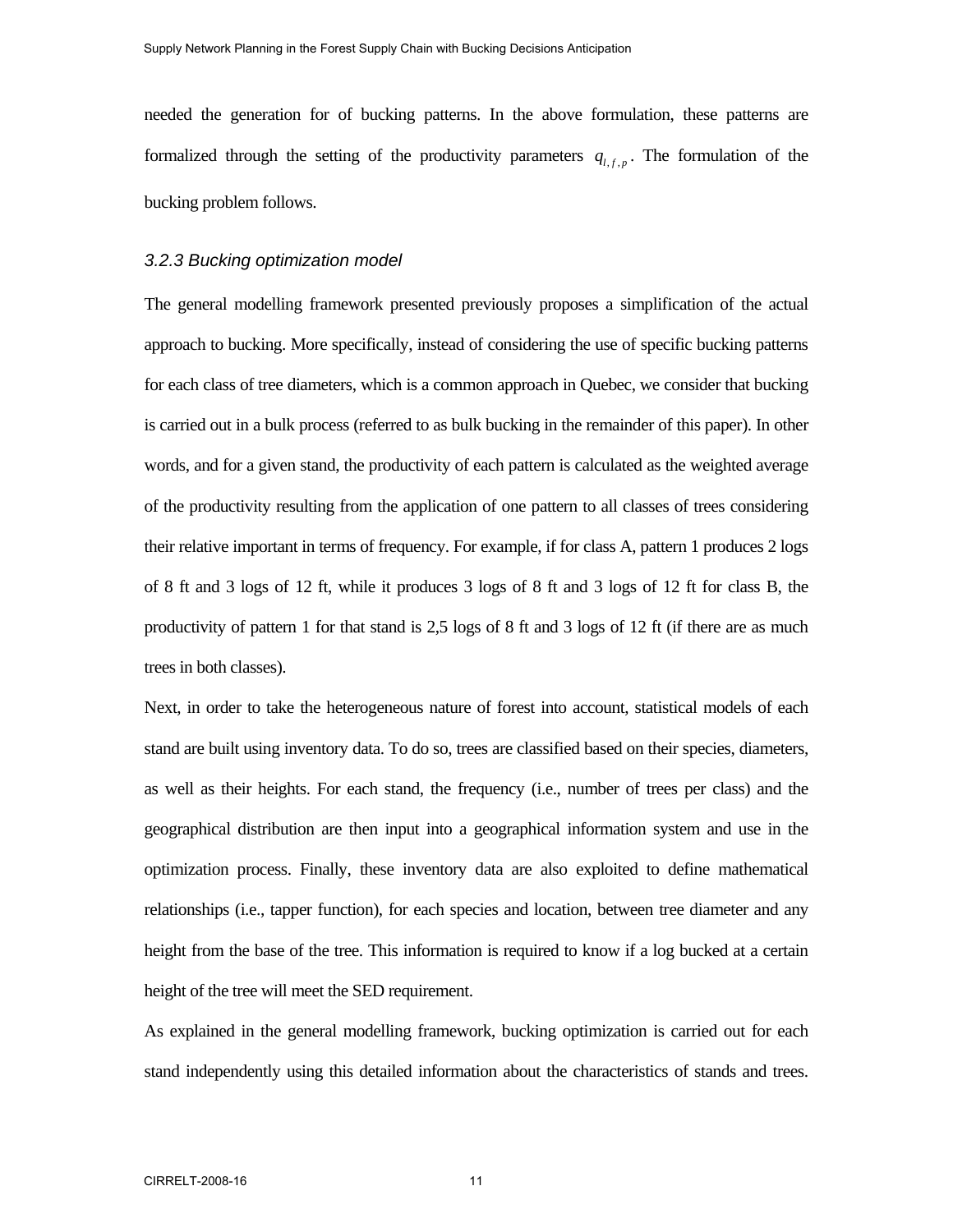Also, we consider that stands are defined according to, among others, their homogeneity. In other words, within each stand, tree classes are uniformly mixed.

This model of pattern generation aims at maximizing the revenue from harvesting a particular stand, using a bucking pattern. Because bucking optimization is solved for each stand, we drop the indice  $f$  in the notation. The following additional notations are used for this problem:

- Τ Set of tree class (diameter class).
- $\pi_{\tau}$  Fraction of trees with class  $\tau \in T$  in a given stand ( $\pi_{\tau} \in [0,1]$ ).
- *H*<sub>τ</sub> Maximum height of tree of class  $\tau \in T$ .
- $H_{\tau(1)}$  Height of the tallest tree available in any diameter groups.
- *p*<sub>*p*</sub> Dual cost corresponding to constraint (2) (which can be interpreted as the current price of log type *p* based on the available patterns in (P1)).

$$
h_p
$$
 Length of log type  $p$ .

*h*<sub>τ, *p*</sub> Maximum length from base to which log type *p* is available in class  $\tau \in T$ .

$$
k
$$
 Position of a cut from the tree base.

- $m_{p,r,k}$  Binary variable taking value 1 if a log of type *p* is bucked in the  $k^{\text{th}}$  position in a tree of class  $\tau$ , 0 otherwise.
- $G_{p,k}$  Binary variable taking value 1 if a log of type *p* is bucked in the  $k^{\text{th}}$  position, regardless of the class, 0 otherwise.
- $\delta_{\tau k}^{+}$  Slack variable defining the remaining length of tree after the  $(k-1)$ <sup>th</sup> cut.

P2 Max 
$$
\sum_{p \in P} y_p \cdot (\sum_{\tau \in T} \sum_{k=1}^{K} \pi_{\tau} m_{p,\tau,k}) - z
$$

Subject to

$$
\sum_{p \in P} G_{p,k} \le 1 \quad \forall \, k = 1, 2, ..., K \tag{10}
$$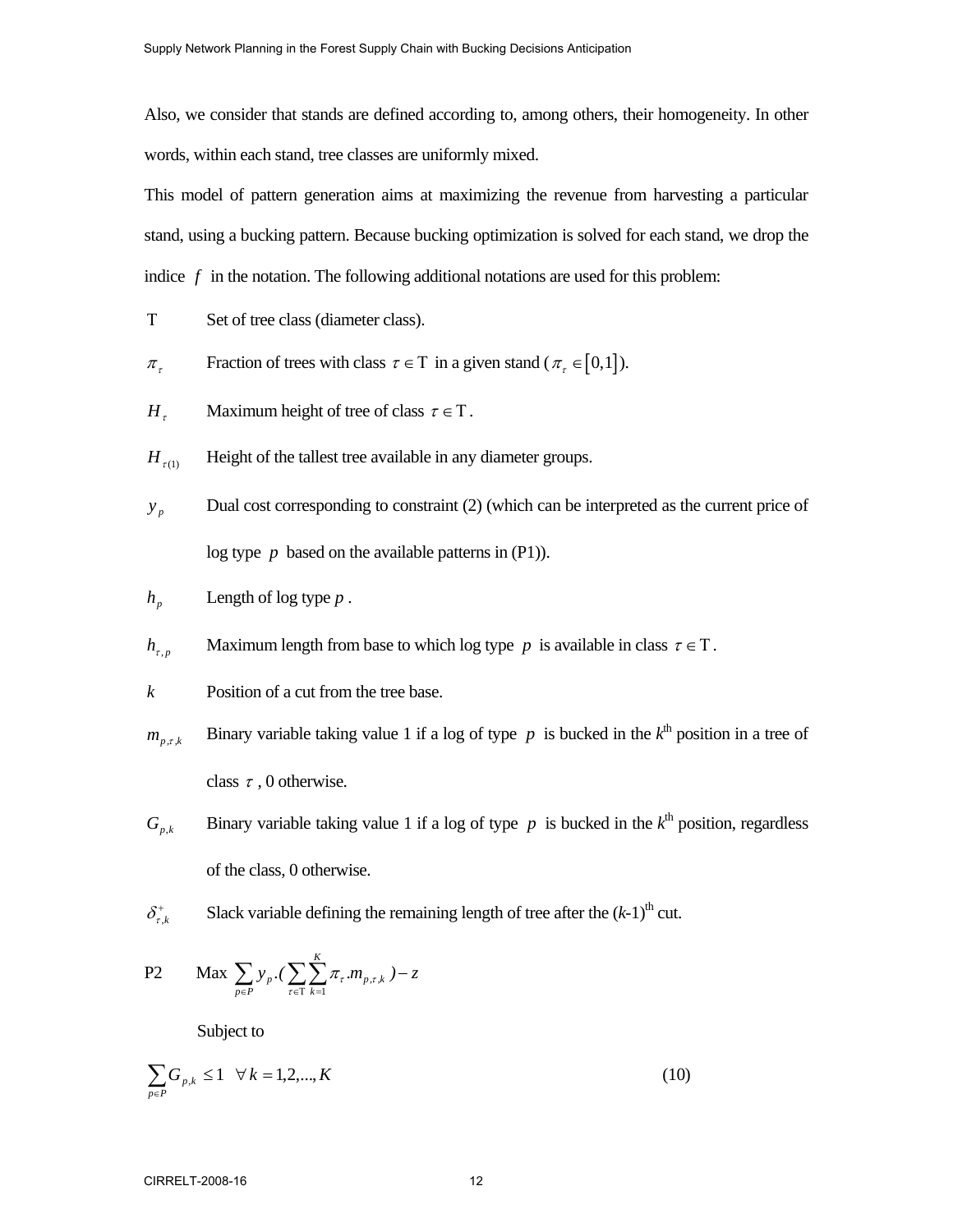Supply Network Planning in the Forest Supply Chain with Bucking Decisions Anticipation

$$
\sum_{p \in P} G_{p,k} - \sum_{p \in P} G_{p,k+1} \ge 0 \quad k = 1, 2, \dots K - 1 \tag{11}
$$

$$
\sum_{i=0}^{k-1} \sum_{p \in P} h_p \cdot G_{p,i} + \delta_{r,k}^+ = H_r \quad \forall \tau \in \mathcal{T}, k = 1, 2, ..., K
$$
 (12)

$$
H_{\tau} - \delta_{\tau,k}^{+} + m_{p,\tau,k}.h_{p} \le h_{\tau,p} \quad \forall \ p \in P, \tau \in T, k = 1, 2, ..., K
$$
 (13)

$$
m_{p,\tau,k} \le G_{p,k} \quad \forall \ p \in P, \tau \in T, k = 1,2,...,K \tag{14}
$$

$$
m_{p,\tau,k} \in \{0,1\} \tag{15}
$$

The objective function of P2 aims at maximizing to the revenue per tree generated from using one bucking pattern applied to the considered stand, minus the average cost of a tree. Next, constraints (10) ensure that position *k* in a given pattern should not be occupied by more than one log type. (11) is used to make sure that there should not be any unoccupied position between two occupied positions in the pattern. Constraints (12) calculate  $\delta_{r,k}^+$  the remaining length of tree after the  $(k-1)$ <sup>th</sup> cut. Constraints (13) check if any log at  $k^{\text{th}}$  position meets the corresponding SED and length requirements. Constraints (14) make sure that a log type is cut on a tree of class  $\tau$  only if it meets constraints  $(10)$  to  $(13)$ .

# **4. Solution approach**

The section proposes algorithms to solve both of these problems. First, the procurement problem is addressed. A column generation approach is proposed to solve. Next, a heuristic is proposed to solve the bucking problem.

### **4.1 Procurement planning optimization**

This problem, as described previously, is complex and cannot be tackled by commercial software using general MIP formulation. In fact, it is difficult to find feasible solution, for several instances, even in the case we generate all possible patterns and load into the system. There are indeed a huge number of possible patterns since trees are conical and each stand is different in terms of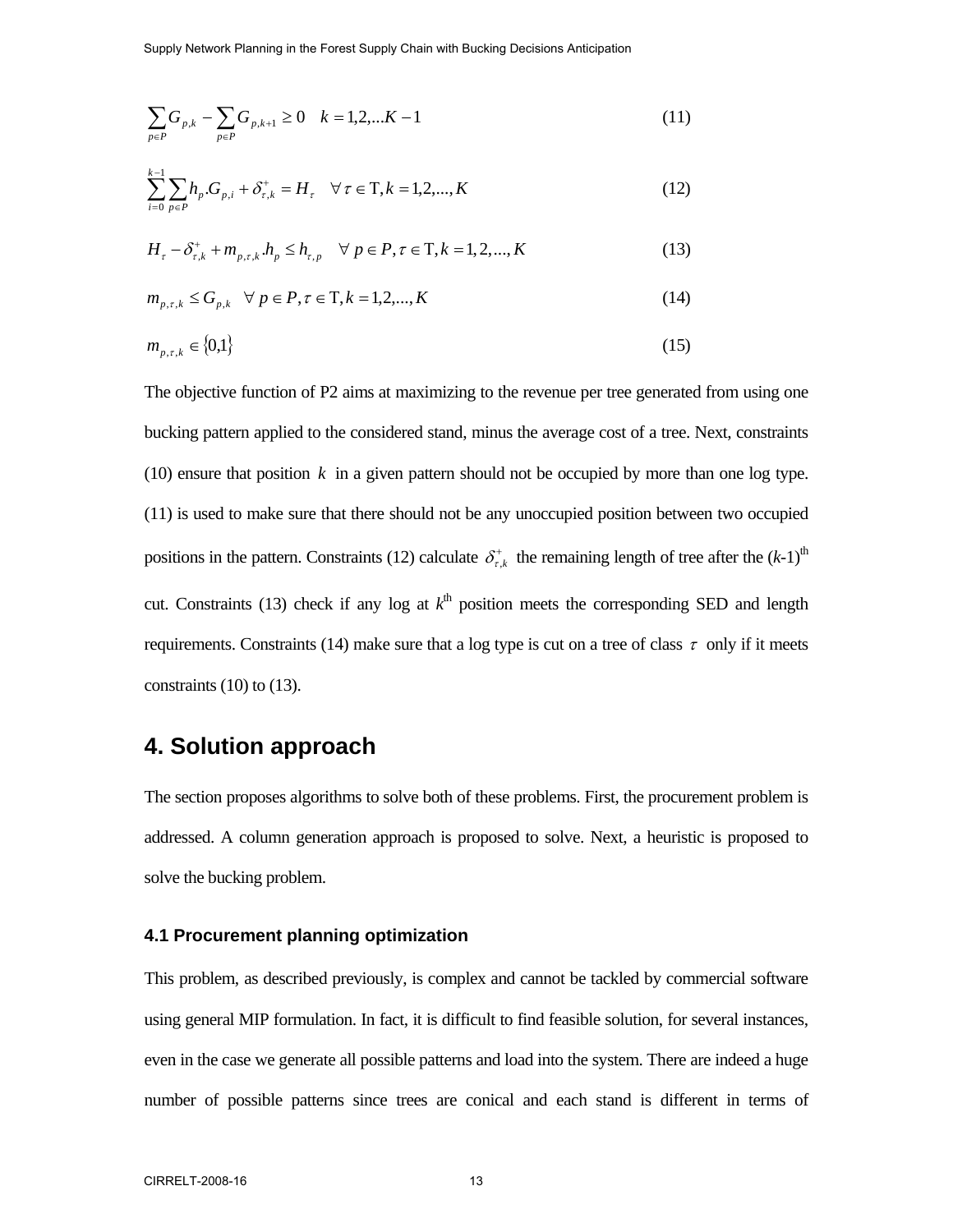distribution of classes of diameter. In this work, we present an approach based on column generation to solve the above problem. First, we present an alternative formulation for the main problem and then discuss the solution approach.

### *4.1.1 Alternative formulation*

Let  $X_{i,j}^n = \{x_{i,j,1,1}^n, x_{i,j,1,2}^n, \ldots, x_{i,j,1,p}^n, \ldots, x_{i,j,s,p}^n\}$  be the *i*<sup>th</sup> feasible production vector for the stand  $j \in F$  in the production scenario *n*. Production scenario *n* means that *n* different types of logs are produced in stand  $j \in F$ . Other elements of this vector denote the quantity of particular log transported to a particular mill. Indexes have the same meaning as in the previous notation. Let  $\lambda_{i,j}^n \in \mathfrak{R}^+$  be the variable associated with the vector  $X_{i,j}^n$ . Now problem (P1) can be reformulated as follows:

P1-2 Min  $\sum_{j \in F} \sum_{n=1}^{N} \sum_{i=1}^{K_j}$ *n K i*  $\lambda_{i,j}^n$ ,  $\lambda_{i,j}^n$  $\int$ <sup>*j*</sup> $C$  $\sum_{i=1}^{n}\sum_{i=1}^{n}C_{i,j}^{n}$  . $\mathcal{X}_{i,j}^{n}$  +  $\sum_{s\in S}\sum_{p\in P}\omega_{s,p}$  . $\eta_{s,p}$  $\omega_{\rm s}$   $\eta$  $\sum_{s \in S} \sum_{p \in P}$ 

Subject to

$$
\sum_{j\in F} \sum_{n=1}^{N} \sum_{i=1}^{K_j} \lambda_{i,j}^n x_{i,j,s,p}^n + \eta_{s,p} = Q_{s,p} \quad \forall s \in S, p \in P
$$
\n(16)

$$
\lambda_{i,j}^n \le 1 \quad \forall j \in F, i \in K_j, n = 1, 2, ..., N \tag{17}
$$

$$
\lambda_{i,j}^n \leq M \alpha_j^n \quad \forall j \in F, n = 1, 2, \dots, N \tag{18}
$$

$$
\sum_{n=1}^{N} \alpha_j^n \le 1 \qquad \forall j \in F \tag{19}
$$

$$
\alpha_j^n \in \{0,1\} \qquad \forall j \in F, n = 1, 2, ..., N \tag{20}
$$

The objective function of this alternative formulation is basically similar to that of (P1).  $C_{i,j}^n$ represent the cost vector associate to  $X_{i,j}^n$ . This cost vector consists of transportation and harvesting cost calculated considering the production scenario of the stand and quantity transported to the corresponding mills. Constraints (16) insure that demand of each mill must be satisfied.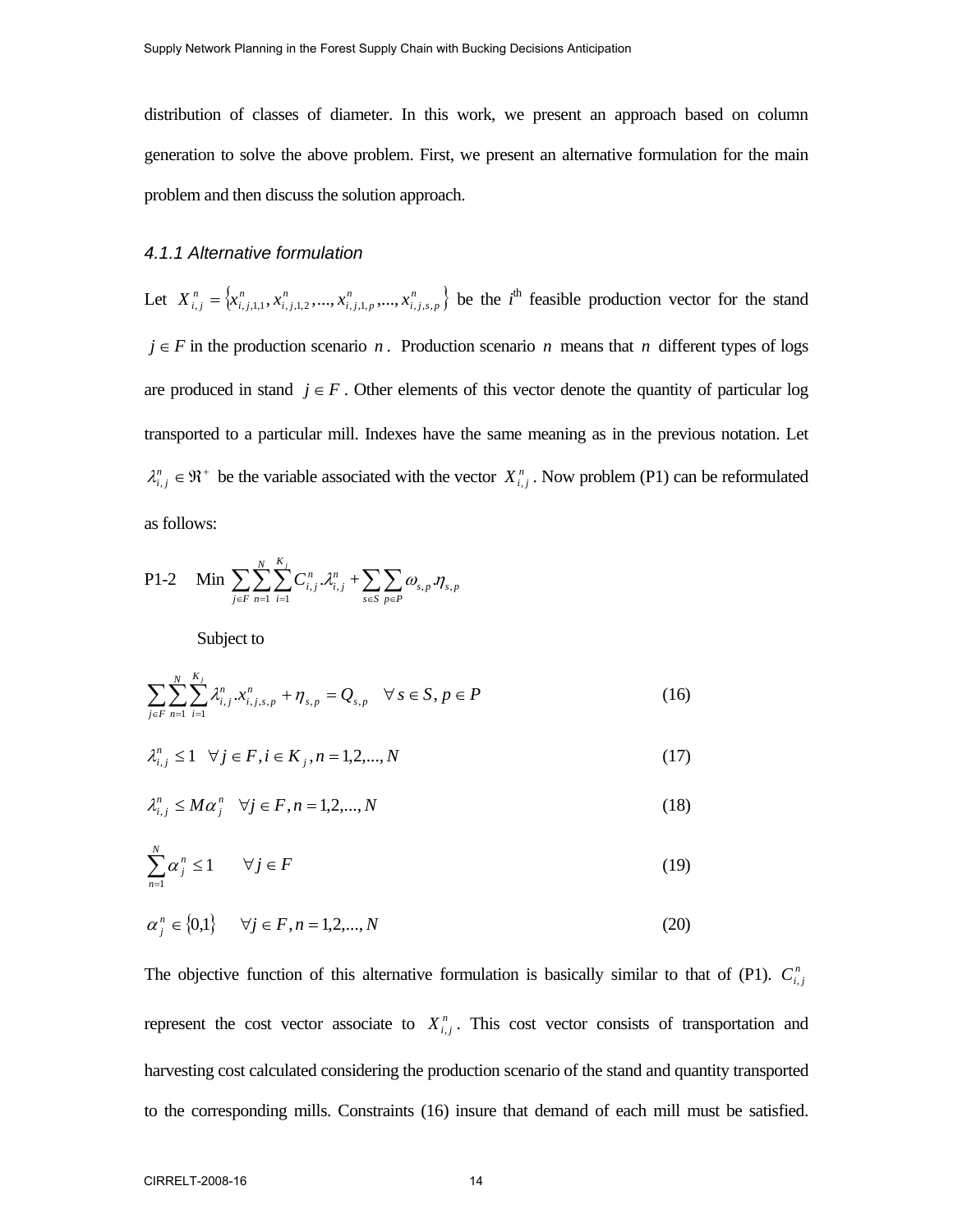Again, we include  $\eta_{s,p}$  in the formulation in order to identify the product and corresponding quantities which cannot be met by the available volumes of the stands. Constraints (17) guaranties that a set of columns satisfying the harvesting scenario must form a feasible solution. Constraints (18) identify the production scenario in each stand, and constraints (19) ensure that at most one cost scenario associated to each stand should be considered. Note that in a feasible solution, we need only one harvesting scenario in each stand. The importance of this constraint will be discussed later. Finally last constraints (20) show that variables  $\alpha_j^n$  are binary.

In this formulation, we have neglected the stand capacity in terms of volume available. However, constraints (17) indirectly control this capacity and our solution to problem P1-2 never violates the capacity constraint even when we have several vectors correspond to the same stand. This will be clearer later in the section.

In order to solve the problem, we need to generate all production allocations  $X_{i,j}^n$ . Note that to generate all possible sets, we first need to generate all possible patterns. The set that corresponds to all feasible allocations could be very large and may be very difficult to obtain a priori. The advantage of using column-generation based decomposition approach is that we can start the algorithm with a few feasible columns and generate other appropriate columns dynamically using the latest scenario. In other words, the advantage of this approach is that we may not need all possible columns to find the optimal solution. Furthermore, the required good columns can be generated by solving a small problem known as pricing problem.

The new problem with a few required columns is known as the restricted master problem (i.e., RMP) is denoted by (P1-2(RMP). Furthermore, problem (P1-2) is an integer program, and constraints (12)-(14) only make sure that the final solution is feasible. In the column generation approach we can drop these constraints as we can check dynamically if the solution is integer or not. In brief, we solve the relaxed version of (P1-2(RMP)), which only contains constraints (16) and (17). Hence, a column consists of a production allocation vector  $X_{i,j}^n$  and an indicative vector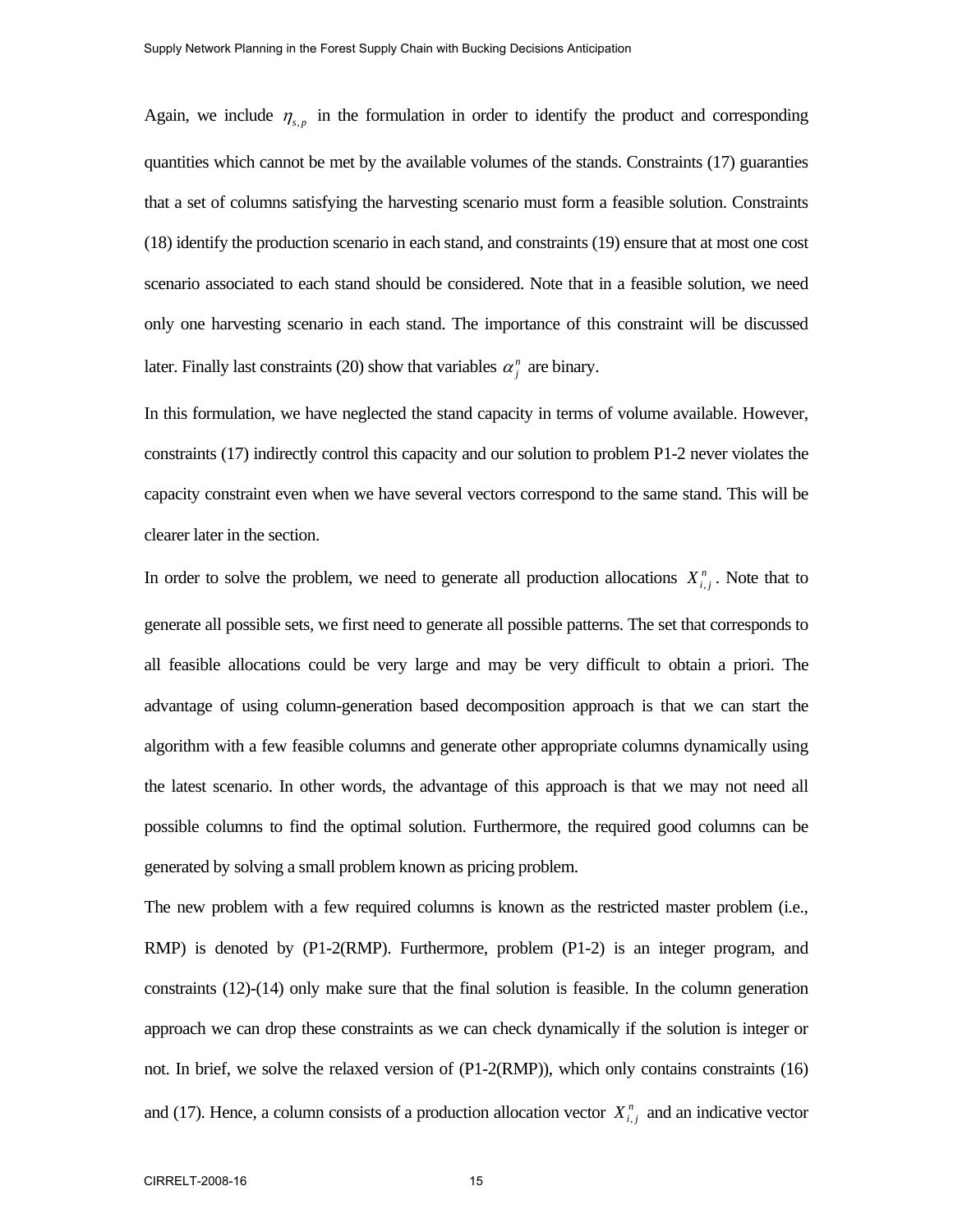for the stand, which is a 0-1 vector of  $F$  dimensions with all zeros except  $j^{\text{th}}$  place (constraint (17) correspond to this vector).

Now the algorithm used to solve the procurement problem has two main parts. Solving iteratively a pricing problem in order to add new columns and then branching the solution in order to obtain a feasible solution and bound.

### *4.1.2 Pricing problem*

As stated earlier, (P1-2(RMP)) contains only a few columns which may not guarantee the optimal solution. In order to identify other columns, we solve pricing problems until we have no more new columns which can improve the solution. The pricing problem also takes cares of stand capacity constraints, product length, diameter, tree profiles and distribution in the stand through the embedded solving of the bucking problem.

As mentioned before this pricing problem generates a column which represents the information about the production and transportation allocations to various mills. Since production in any stand depends upon the combination of log type to harvest, we cut using different patterns, and moreover we are restricted by capacity constraints, it is mandatory to include pattern generation problem  $(2)$ in the pricing problem.

Let  $\mu_{s,p}$  and  $\theta_j$  be the dual variables correspond to constraints (16) and (17) respectively. Let

 $V_{f,i}$  denotes the *i*<sup>th</sup> pattern applicable in stand *f*. Now the pricing problem can be written as follows:

P3(f) Min 
$$
(m_{f,s,p} - \mu_{s,p})
$$
. $x_{f,s,p} + \sum_{n=1}^{N} \beta_n c_{n,f}$ . $x_{f,s,p} - z$ . $r_{i,f} - \beta_j$ 

Subject to

$$
\sum_{i \in \Gamma_f} r_{f,i} \cdot q_{i,f,p} \ge \sum_{s \in S} x_{s,p} \quad \forall \ p \in P \tag{21}
$$

$$
\chi_p.x_{f,s,p} \le Q_{s,p} \quad \forall \, s \in S, p \in P \tag{22}
$$

### CIRRELT-2008-16 16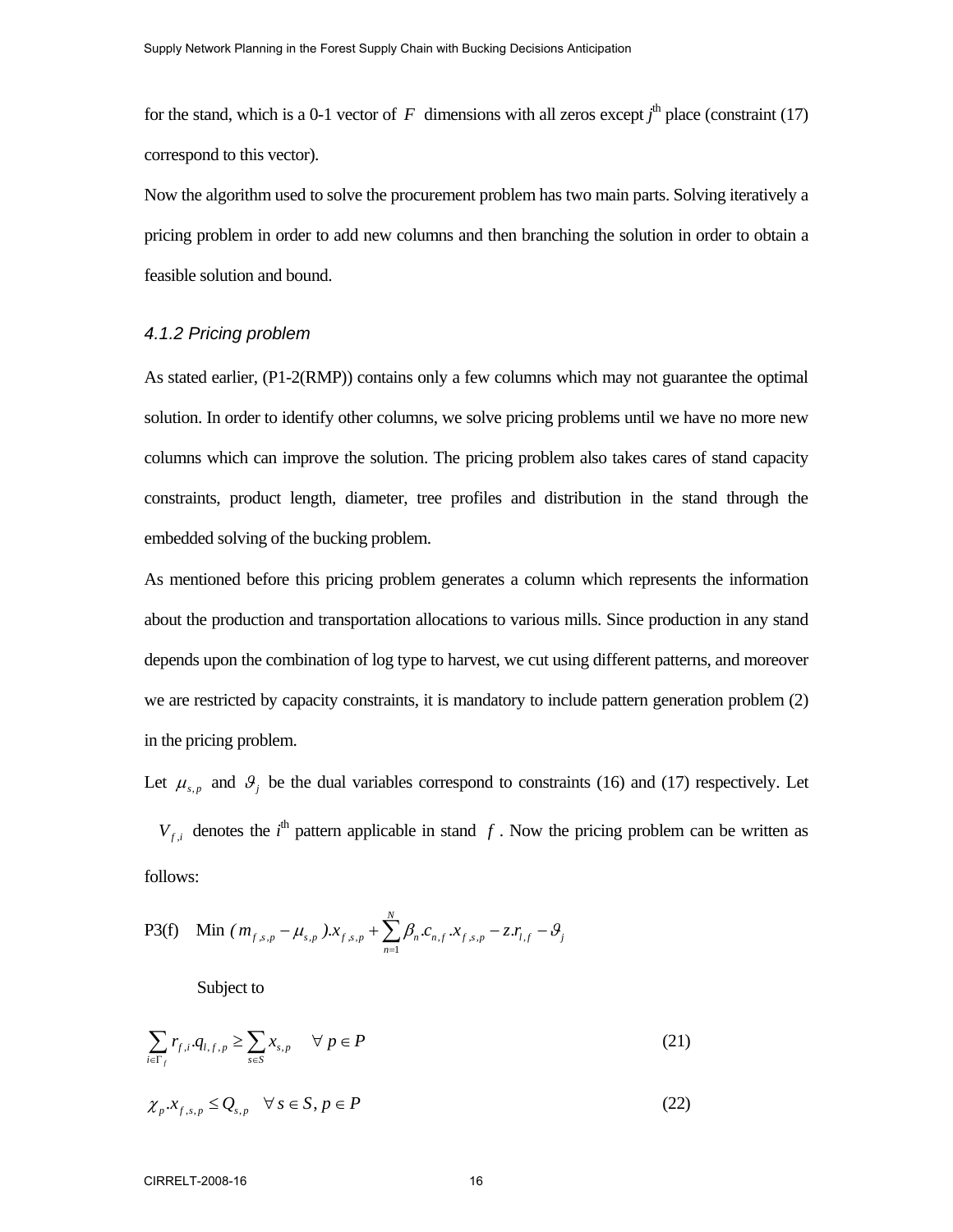Supply Network Planning in the Forest Supply Chain with Bucking Decisions Anticipation

$$
\sum_{i \in \Gamma_f} q_{i, f, p} \cdot r_{f, i} \le Z_f \qquad \forall j \in F \tag{23}
$$

$$
\sum_{s \in S} x_{s,p} \le M \alpha_p \tag{24}
$$

$$
\sum_{n=1}^{N} n \beta_n = \sum_{p=1}^{N} \alpha_p \tag{25}
$$

$$
\alpha_p, \beta_n \in \{0,1\} \tag{26}
$$

The goal of the pricing problem is to find an allocation in any stand *f* which minimizes the above objective function. Since the pricing problem is again solved with column generation, a starting feasible solution is necessary. Constraints (21) guarantees that a product allocation vector given by pricing algorithm respects the capacity constraints and has a associated set of patterns which will obtain it. Constraints (22) restrict the product allocation by the maximum demand. Constraints (23) restrict the number of harvested tree by the stand capacity. Finally (24), (25) and (26) are used to select appropriate harvesting/production scenario in the stand.

Reduced cost= 
$$
(m_{f,s,p} - \mu_{s,p}) \cdot x_{s,p} + \sum_{n=1}^{N} \beta_n \cdot c_{n,f} \cdot x_{s,p} - z \cdot r_{l,f}
$$

If the reduced cost is negative then we add the new solution of the pricing problem (i.e., the new column) in (P1-2(RMP), otherwise we conclude that we have obtained the optimal solution of the relaxed problem. We can see that the pricing problem is an integer programming problem and solving it up to optimality is costly in terms of computing resources and time. Furthermore, this problem has to be solved for each stand, in each iteration. The effectiveness of the column generation approach depends upon how effectively we solve the pricing problem. In the next section, we present a fast heuristic approach which, in most of the cases, comes up with an optimal solution.

#### *4.1.3 Heuristic algorithm for the pricing problem*

The pricing problem is difficult because of there are several possible harvesting scenarios. In the algorithm, we start with a scenario and look if we can improve the solution by switching to the next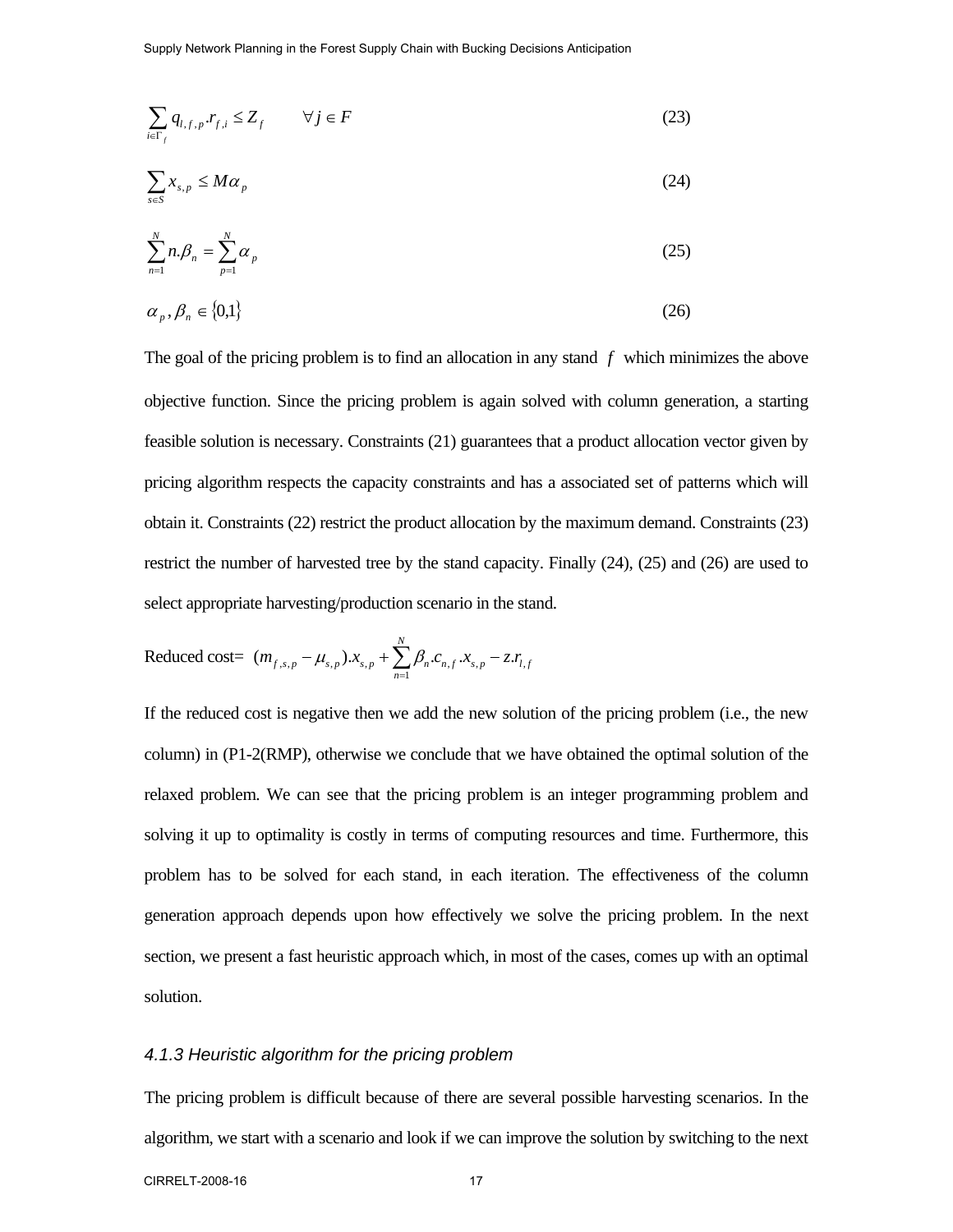or more advanced scenario, otherwise we stop the algorithm and calculate the cost corresponding to the latest harvesting scenario. We can see from the pricing formulation that once we fixed the scenario, constraints (18) to (20) can be dropped. Let us define new problem (P3R( $f, n$ )) where *f* ∈ *F* and *n* is production scenario (i.e., *n* log types harvested). The algorithm to solve (P3(f)) can be expressed as follows:

- 1. Set *n* = 1, Set *BestCost* = *BigNumber*
- 2. Solve  $P3R(f, n)$  using CG approach and the solving of  $(P2)$ .
- 3. NewCost=GetRealCost( $P3R(f, n)$ ). (GetRealCost is a function that calculates the real cost based on using a real production scenario.)
- 4. if Real n=GetReal  $n(P_R R(f, n))$ . (GetReal\_n is a function that computes the number of product types produced in the forest while setting was *n* .)
- 5. If Real\_ $n \leq n$  Stop.
- 6. If *NewCost* ≤ *BestCost* then *BestCost* = *NewCost* .  $n = n + 1$ . Go to 2.
- 7. Stop.

During each iteration, we calculate the real cost corresponding to the current scenario and always keep the best cost (and hence its corresponding allocation vector). At the termination, we select the best solution kept by the algorithm. If  $Real_n = n$  then the solution is optimal.

We use column generation approach to solve the pricing problem. In other words, we have to generate patterns for the pricing problem by solving (P2) with in algorithm described later in this paper.

The column generation algorithm terminates for problem (P1-2(RMP) once there is no column with negative reduced cost. The solution may not be feasible for the global problem because it may contain more than one column associated with each stand. In order to obtain a feasible solution,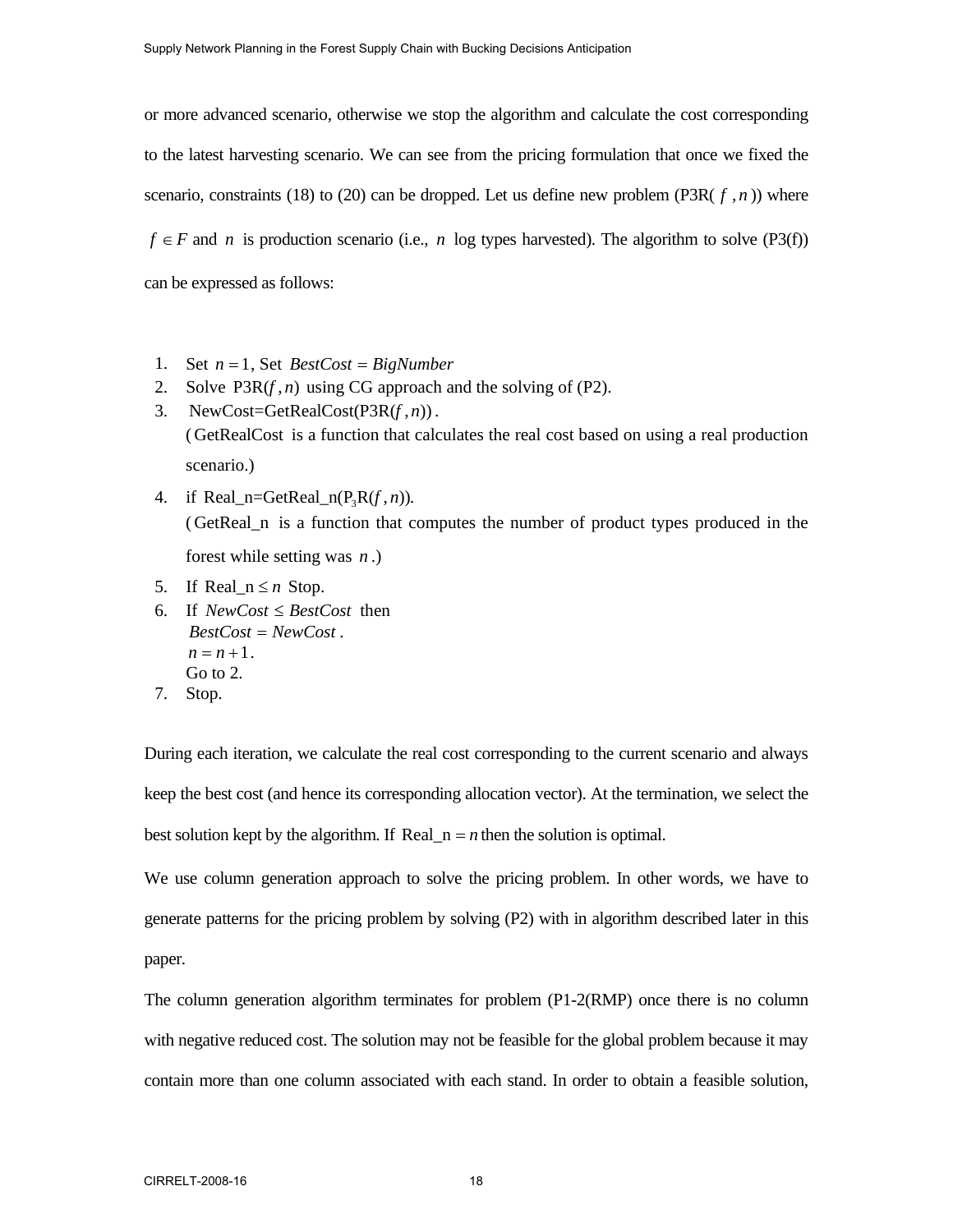and then optimal solution, we use the branch-and-bound approach. The following section explains the branching technique used in the algorithm.

### *4.1.4 Branching scheme*

Problem (P1-2(RMP)) is the relaxed master problem in which it is possible that  $\alpha$  variables can take non-integer values. A simple way to branch would be to set  $\alpha$  to 0 in one branch and 1 in the other. However, this may complicate the branch-and-bound tree because setting  $\alpha = 1$  means we always want keep *n* number of products, ( *n* =1,…,N) in the right branch. These *n* products can be chosen in  ${}^NC_n$  ways. This simply means we need to solve the pricing problem either a maximum of this much of times to get all the columns with *n* number of products with negative reduced cost, or use integer programming approach to solve the pricing problem. Similarly in the left branch  $\alpha = 0$  means we do not want *n* number of products in the column which could be possible in  $2^n - {}^N C_n - 1$  ways. Consequently, although this branching scheme is rather simple to implement, it is very difficult to control as the branch-and-price tree becomes very big.

In the proposed branching scheme, we select a product, not already selected, whose contribution is minimal in the selected stand. We keep it in the right branch. Note that keeping the product in the right branch does not mean that we need to have a positive production for that product in all columns.

Let  $B_f$  be a set of basic columns correspond to stand *f* and let  $I_f = |B_f|$ . Let also assume that the production cost for at least one column does not correspond to the production cost associated with the rest of the columns. Now we compute :

$$
b_{f,i,p} = 1 \quad \text{if } x_{i,j,s,p} > 0 \quad \forall i \in B_f, p \in P, s \in S, n = 1,...,N
$$
\n
$$
b_{f,i,p} = 0 \text{ otherwise}
$$

and we define:

$$
w_{f,p} = l_f - \sum_{i \in B_f} b_{f,i,p}
$$

CIRRELT-2008-16 19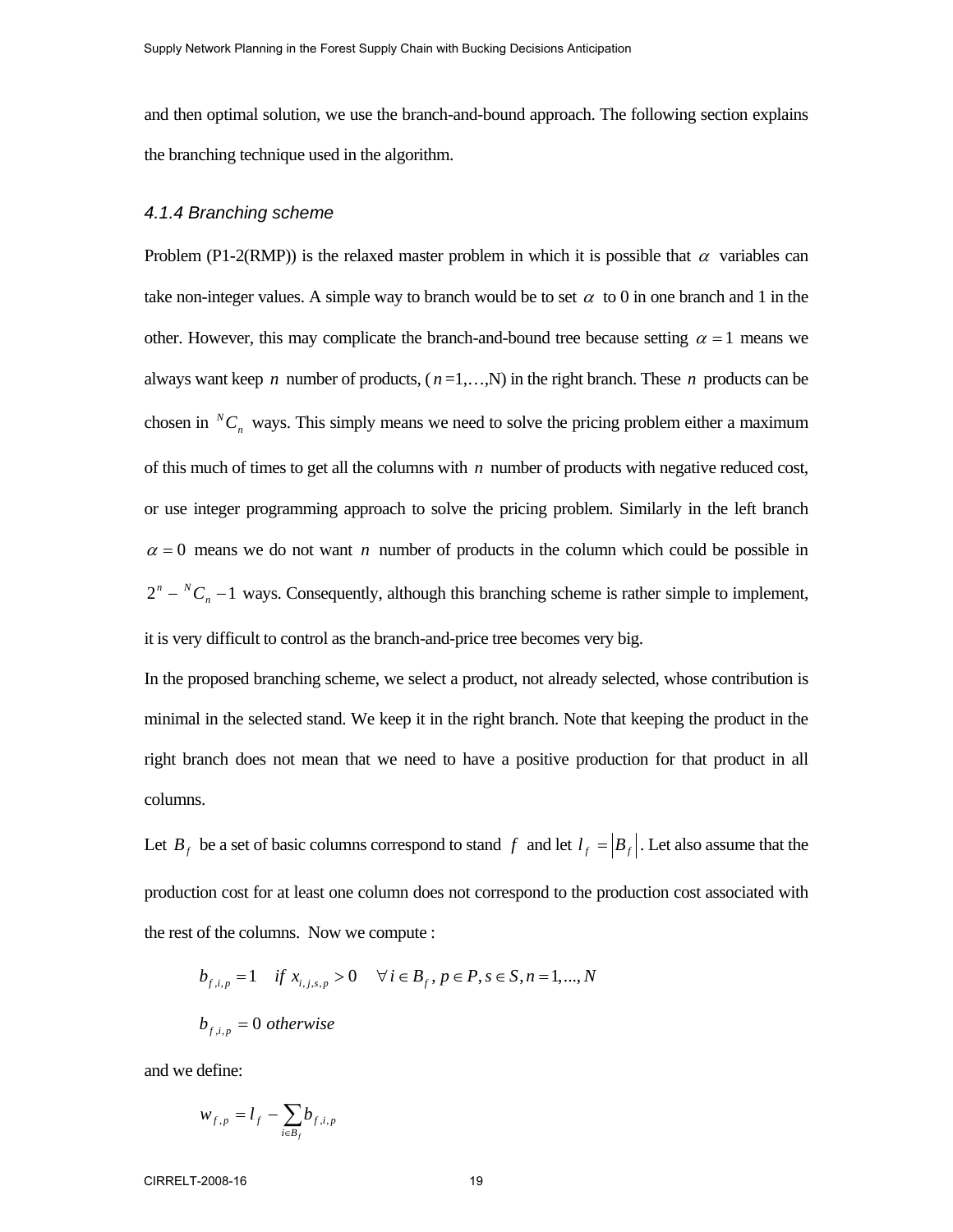We select the product and the stand for branching which has the highest  $w_{f,p}$  value. In the case of ties (i.e., more than two products with the same  $w_{f,p}$  in stand  $f$  or with the same product in two different stand), we define for each tied product, say  $p_1$  and stand  $f_1$ , the relative production contribution :

$$
rp_{f_1, p_1} = \frac{\sum_{i \in B} \sum_{s \in S} \sum_{n=1}^{N} \lambda_{i, f}^n x_{i, f_1, s, p_1}}{\sum_{i \in B} \sum_{p \in P} \sum_{s \in S} \sum_{n=1}^{N} \lambda_{i, f}^n x_{i, f, s, p}}
$$

and select the stand and product with the smallest  $rp_{f_i, p_i}$ .

The algorithm terminates when all the columns corresponding to each stand have the same production scenario as the number of log type harvested in the respective stand.

### **4.2 Bucking optimization**

The pattern generation pricing problem is a binary integer programming problem. Since we solve this pricing problem for each stand in each iteration, the use of a commercial IP solver may slow the overall column generation algorithm. At the stand level, in practice, we do not harvest more than 4 to 6 products. Consequently, we can develop a fast optimal algorithm for the pricing problem that does not involve the use of IP commercial solver.

#### *Algorithm*

Define stages =  $H_{\tau(1)}$ . (*We assume that trees length is integer, otherwise we divide H<sub>* $\tau(1)$ *</sub> by an appropriate number so that we have an integer number of equal length pieces)*

Define  $c_r(p, Lb) = 1$  if  $Lb + h_p \leq h_{r,p}$ , otherwise 0 *(we can generate*  $h_{t,p}$  *using the statistical* 

*relationship for the stand and species mentioned previously)*

Define  $F(I) = 0 \quad \forall I \leq 0$ .

Initialize  $F(I) = 0$  for  $I = 1$  to stages,  $h_0 = 0$ .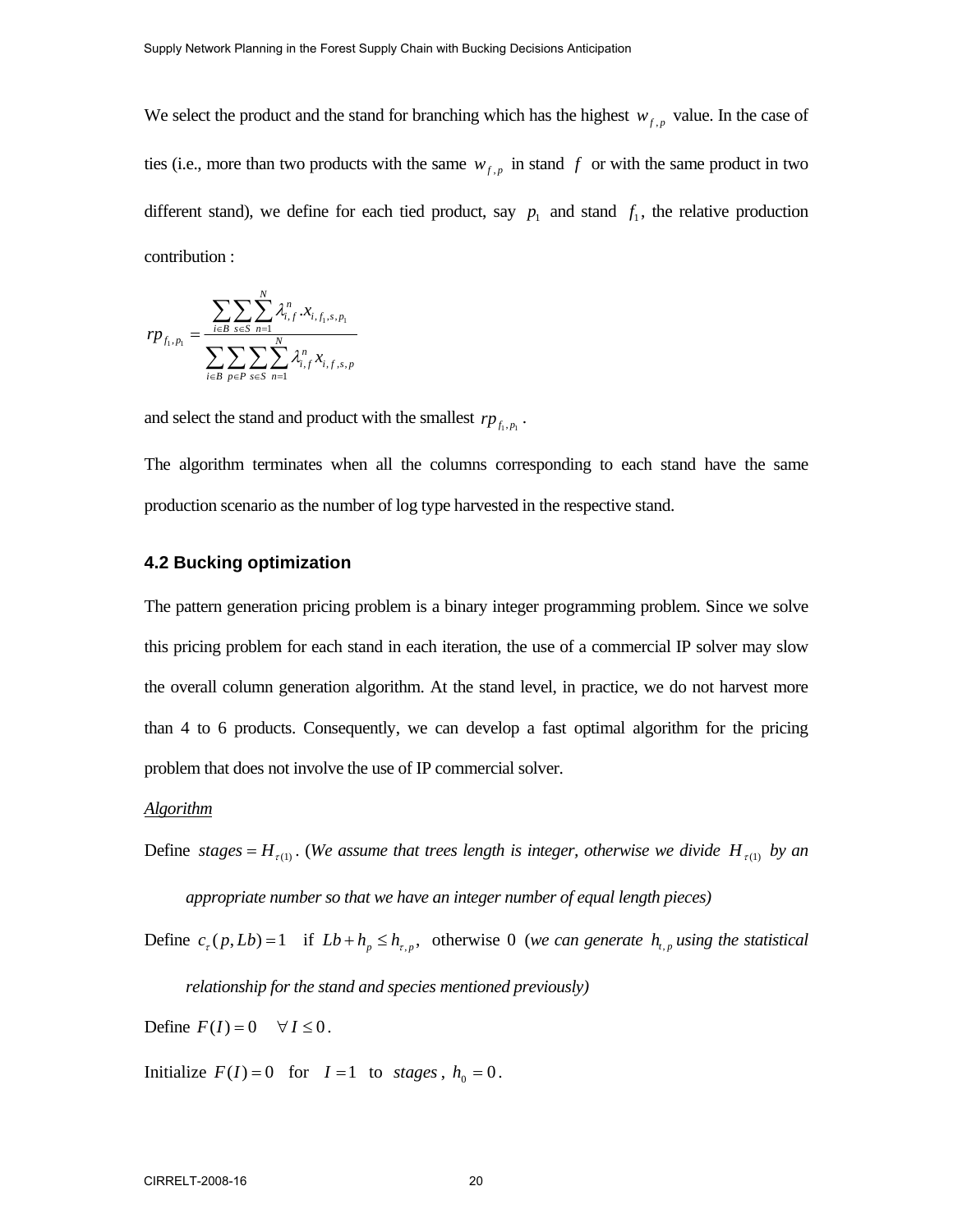1. For  $I = 1$  to stages Set  $x_{\tau} = Max(0, H_{t} - H_{\tau(1)} + I)$  for  $\tau \in T$ . Set  $Lb_\tau = Min(H_{\tau(1)} - I, H_\tau)$  for  $\tau \in T$ . Set  $F(I) = Max_{\{0 \le p \le P\}}\left\{y_p \sum_{\tau \in T} \pi_{\tau} . c_{\tau}(p, Lb_{\tau}) + F(I - h_p)\right\}$  $\overline{a}$  $\overline{a}$ ⎨  $F(I) = Max_{\{0 \le p \le P\}} \left\{ y_p \sum_{\tau \in T} \pi_{\tau} . c_{\tau}(p, Lb_{\tau}) + F(I - h_p) \right\}$ 2. Stop.

The above algorithm is based on backward dynamic programming, in which  $F(stages) - 1$  will be the objective function of (P2). The intermediate stages, which maximize  $F(stages)$  in step 1.3, will also give the position of the different logs from the tree base. Finally, the new column is constructed by multiplying the resulting productivity factors by  $\pi$ , for each tree group using the function  $c<sub>r</sub>$  as before.

# **5. Numerical experimentation**

We have tested the above approach on several randomly generated instances. The numerical results of this section are divided in two parts. In the first part, we present the numerical experiments carried out for testing the performance of pricing algorithm. Note that we are not using IP solver to solve the pricing problem which is an integer program. In order to test the performance of the pricing heuristic we have generated several problem instances randomly and solved them using the proposed algorithm.

The objective value given by the algorithm is compared w.r.t. the exact solution. In order to get the exact solution, we solve  $2^P - 1$  problems by exploring all possibilities. The algorithm performance is presented in table 1. The first column in the table shows the problem size. For each problem size, we have solved 10 different instances. The mean relative error is presented in the second column. Standard deviation of the mean error is presented in the third column. Finally in the last column, we present the relative time gain when using heuristic algorithm over the exact approach.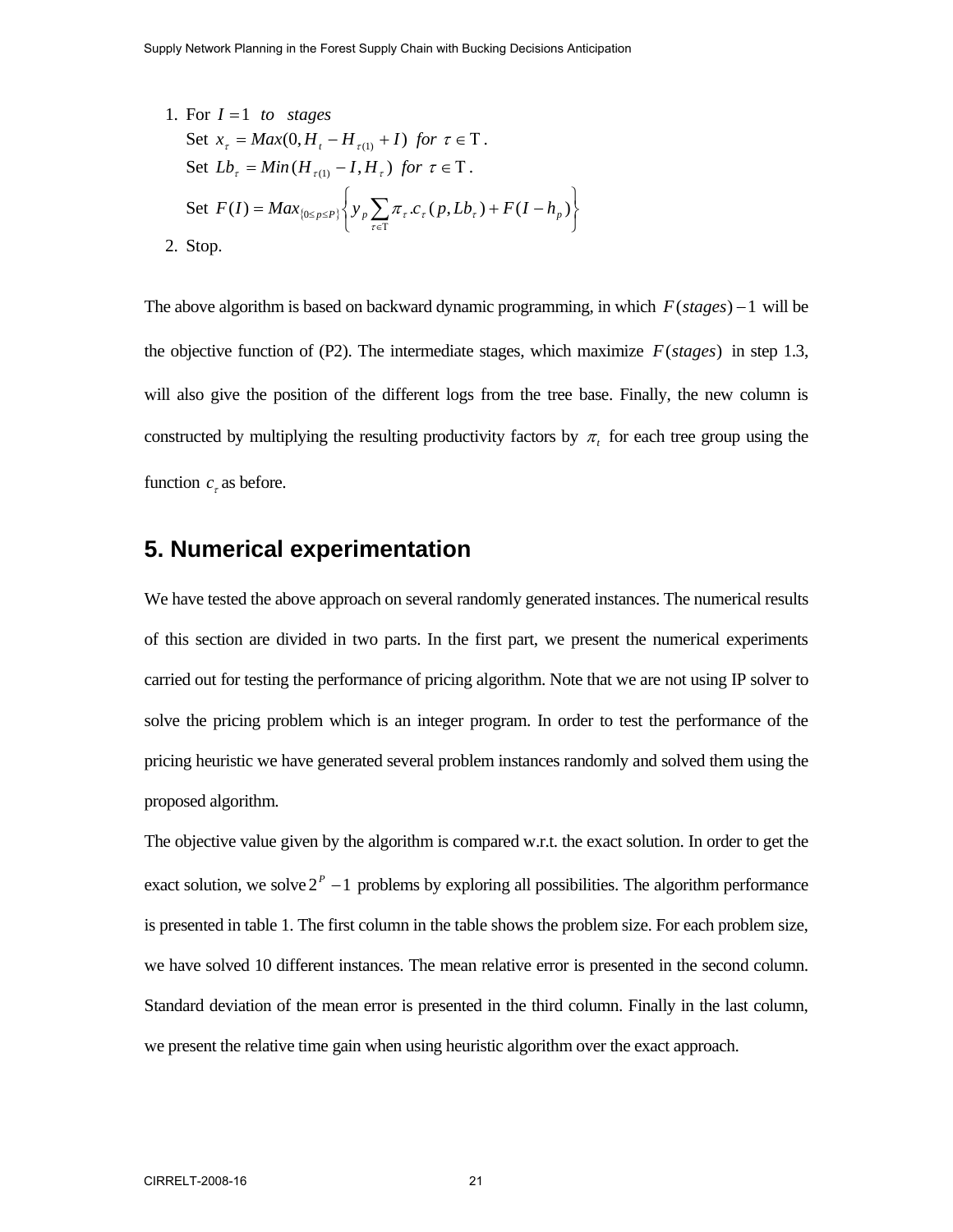From the numerical testing it is evident that pricing heuristic propose a near solution optimal, at least for the problem size we face at the stand level. It takes only fraction of the time required for the exact solution. Furthermore this gain is more significant for relatively big problem size.

Table 2 presents the algorithm performance for various stand and log type combinations for three mills. Table 3 presents the algorithm performance for various stands and mills for four log types. In all cases, we have used 4 classes of tree diameter.

| Problem size<br>(P, S) | Mean fraction<br>error | Standard deviation<br>of mean fraction<br>error* | Time gain $(\%)$ |
|------------------------|------------------------|--------------------------------------------------|------------------|
| 2,2                    | 0.0001                 | 0.0                                              | 89.66            |
| 2,3                    | 0.0001                 | 0.0                                              | 76.5             |
| 2,4                    | 0.0001                 | 0.0                                              | 87               |
| 2,5                    | 0.0001                 | 0.0                                              | 87               |
| 3.2                    | 0.0016                 | 0.0                                              | 51.14            |
| 3,3                    | 0.0001                 | 0.0                                              | 65.07            |
| 3,4                    | 0.0001                 | 0.0                                              | 54.46            |
| 3,5                    | 0.0001                 | 0.0                                              | 56.066           |
| 4,2                    | 0.0007                 | 0.0                                              | 30.35            |
| 4,3                    | 0.0012                 | 0.0                                              | 37.73            |
| 4,4                    | 0.05                   | 0.0016                                           | 20.477           |
| 4,5                    | 0.0001                 | 0.0149                                           | 44.01            |
| 5,2                    | 0.0001                 | 0.0                                              | 29.33            |
| 5,3                    | 0.001                  | 0.0                                              | 24.63            |
| 5,4                    | 0.001                  | 0.0                                              | 32.32            |
| 5,5                    | 0.012                  | 0.0                                              | 27.53            |
| 6,2                    | 0.012                  | 0.0                                              | 7.8              |
| 6,3                    | 0.005                  | 0.006                                            | 19.63            |
| 6,4                    | 0.0025                 | 0.0                                              | 18.61            |
| 6,5                    | 0.00229                | 0.0                                              | 11.08            |
| 7,2                    | 0.0049                 | 0.0                                              | 13.39            |
| 7,3                    | 0.0017                 | 0.0006                                           | 12.47            |

Table 1: Performance of pricing algorithm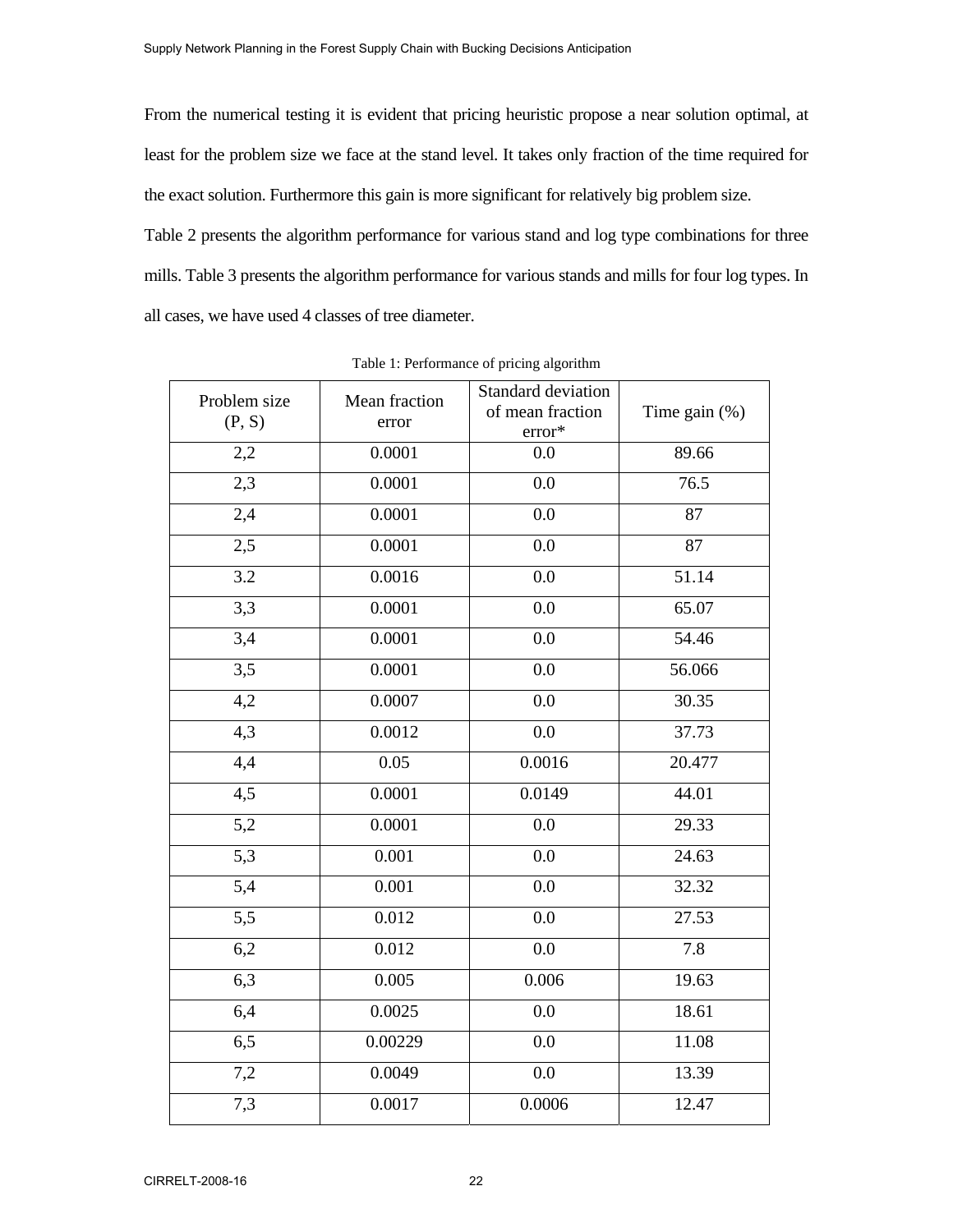| ۳.,     | 0.0141 | 0.0017  | 2.20<br>3.30 |
|---------|--------|---------|--------------|
| $\cdot$ | 0.001  | 0.00358 | 6.85         |

On average, the algorithm completion time increases relatively as size of the problem increases, except for some examples where one or two random problems have taken much longer than the other problems of the same group. That is why the standard deviation is high for that test group. As we increase the number of stand, the algorithm time increases because there are more pricing problems to solve (one for each stand).

| Log types      | 2          | 3          | $\overline{4}$ | 5            | 6          |
|----------------|------------|------------|----------------|--------------|------------|
| <b>Stands</b>  |            |            |                |              |            |
| 2              | 0.51(0.17) | 2.21(1.28) | 2.59(1.28)     | 2.37(0.92)   | 2.34(1.39) |
| 3              | 1.41(0.93) | 2.27(1.54) | 5.53(7.37)     | 4.1(1.43)    | 3.01(3.5)  |
| $\overline{4}$ | 1.43(0.77) | 2.33(0.76) | 3.45(1.16)     | 4.48(2.67)   | 4.49(2.25) |
| 5              | 1.47(0.57) | 2.69(1.79) | 4.29(2.71)     | 19.96(24.48) | 7.24(5.3)  |
| 6              | 2.52(1.76) | 4.6(2.27)  | 7.0(5.07)      | 8.21(3.23)   | 12.7(9.29) |

Table 2: Performance forest vs Product Types

Table 3: Performance Forest Vs SawMills

| <b>Mills</b>  | 2            | 3            | 4           | 5            |
|---------------|--------------|--------------|-------------|--------------|
| <b>Stands</b> |              |              |             |              |
| 5             | 3.8(1.74)    | 4.35(2.99)   | 7.02(2.99)  | 5.3(1.06)    |
| 6             | 10.46(10.22) | 5.85(4.58)   | 5.32(1.34)  | 7.19(2.46)   |
| 7             | 5.69(4.77)   | 16.12(19.75) | 10.30(6.98) | 15.18(14.56) |
| 8             | 6.37(3.63)   | 5.25(1.8)    | 10.62(4.35) | 11.8(2.32)   |
| 9             | 6.51(3.01)   | 8.3(2.06)    | 14.6(13.2)  | 13.21(2.16)  |
| 10            | 9.13(3.45)   | 11.12(5.57)  | 8.71(3.0)   | 11.38(4.47)  |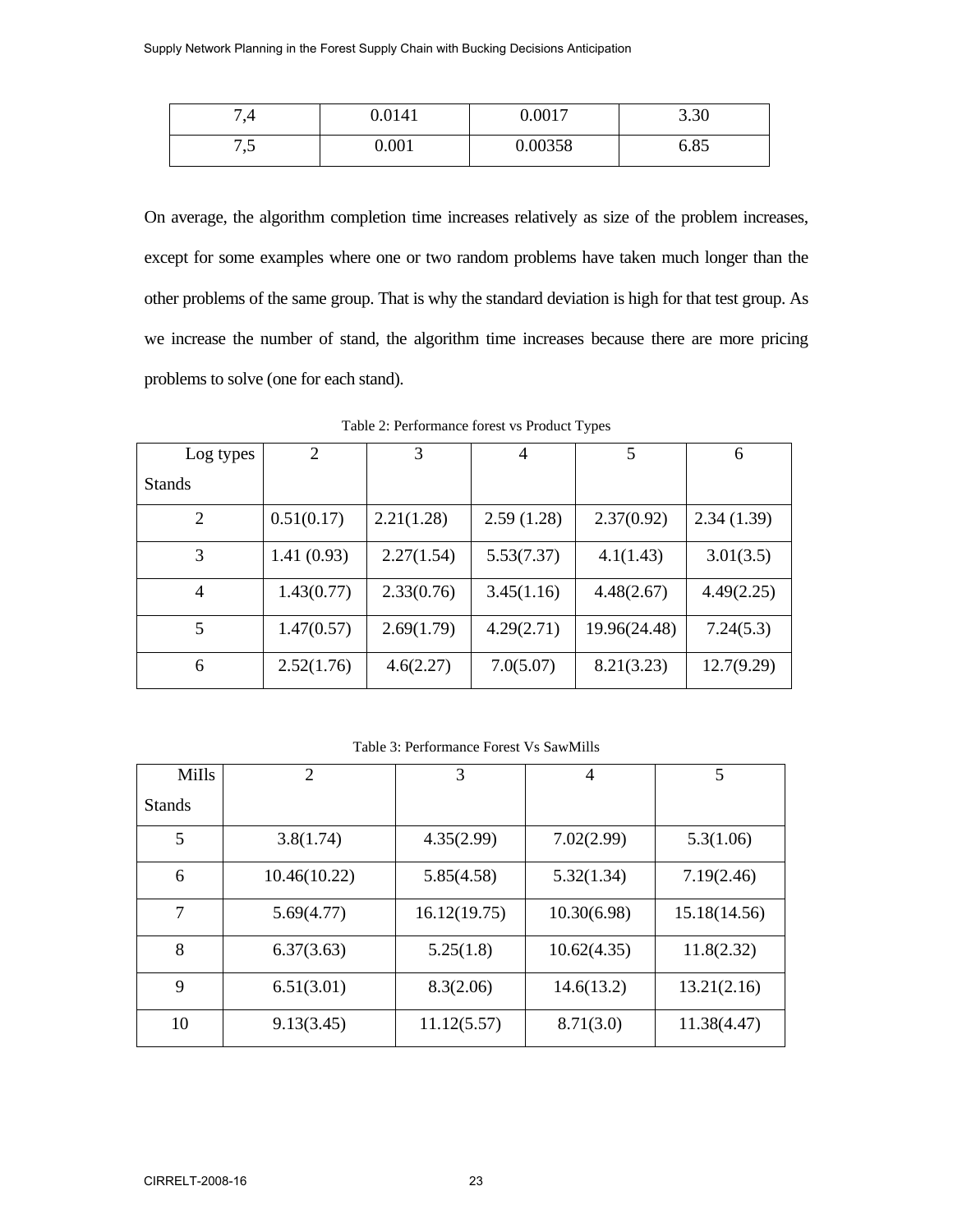The algorithm was implemented in C++ using Visual C++.net on a desktop computer with 1.7 Ghz Pentium 4 processor with 512MB of RAM. For the Linear programming part, we use CPLEX 9.1 which interacted with the algorithm as needed.

# **6. Conclusion**

In this paper, we have proposed an application of Operations Research techniques to a forest management problem. This problem involves the planning of harvest and transportation operations in a multi-stand and multi-mill context. In order to produce a plan that takes stands and trees characteristics, as well as the length of product demanded by mills into account, we propose a mechanism that anticipates bucking operations. The proposed algorithm is tested on the randomly data set which is generated around the standard tree specification available in the literature. The algorithm presented in this paper is easy to implement on any PC and are capable of solving forest level (size) problems in reasonable time.

Several extensions and improvement of this work include the development of a more realistic anticipation of bucking operations. Another interesting research direction would be to study the impact of harvest and transportation plans on the limited availability of the fleet of trucks used to haul the logs to the mills. This would allows forest managers to also take transportation capacity into account when planning procurement.

# **Acknowledgement**

This work was funded by the FOR@C Research Consortium in E-Business in the Forest Products Industry. The authors would like to thanks Jean Favreau and Joseph nader of the Forest Engineering Research Institute of Canada for their support..

## **References**

Arce, J.E., Carnieri, C., Sanquetta, C.R., and Filho, A.F. (2002). A forest-level Bucking optimization system that considers customer's demand and transportation costs. Forest Science 48(3): 492-503.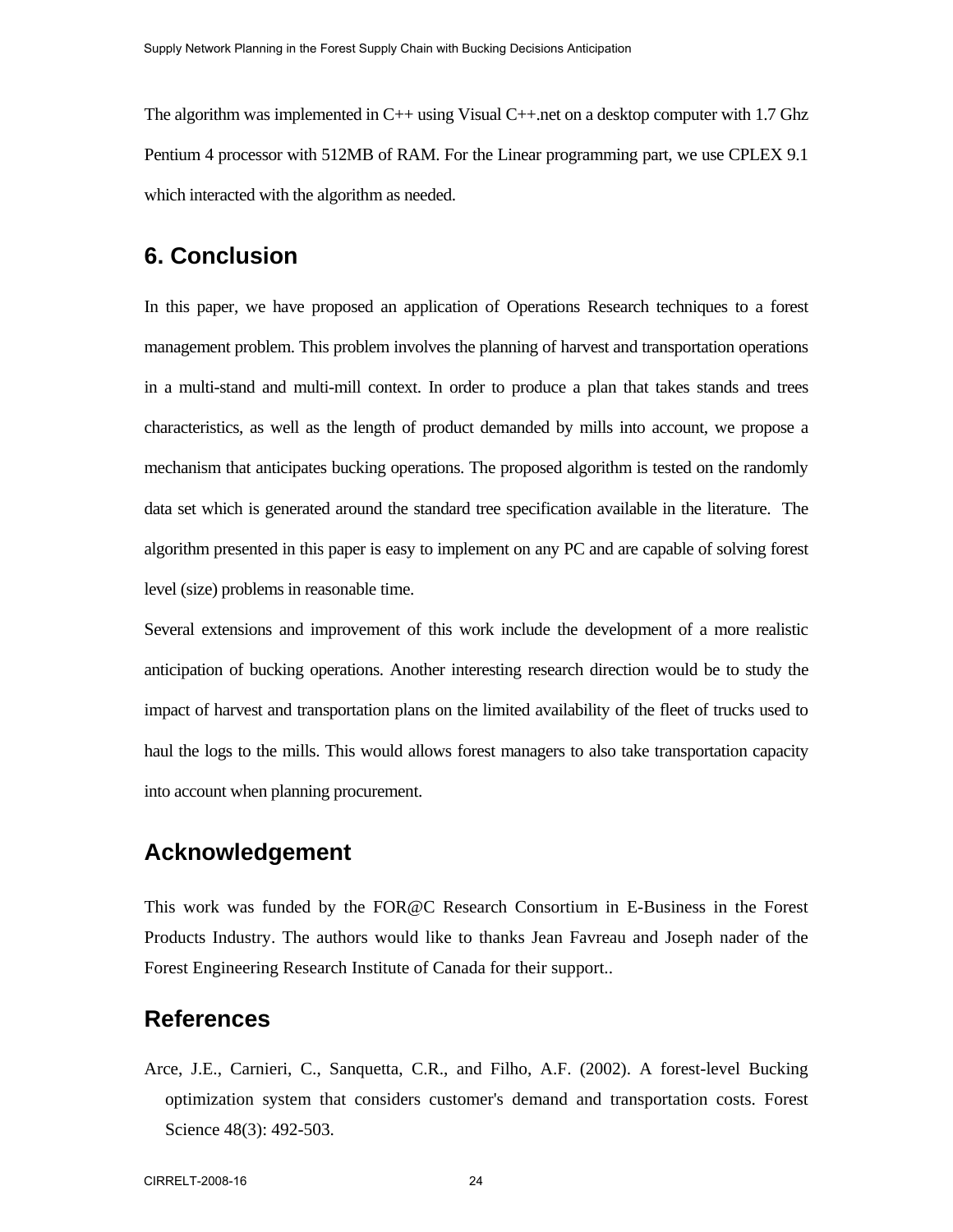- Beaudoin, D., LeBel, L., and Frayret, J.M. (2007). Tactical supply chain planning in the forest products industry through optimisation and scenario-based analysis. Canadian Journal of Forest Research 37(1): 128-140.
- Brunberg, T., and Arlinger, J. (2001). Vad kostar det att sortera virket i skogen? (what does it cost to sort timber at the stump?). Resultat, Skogforsk 3.
- Carlsson, D., and Rönnqvist, M. (2005). Supply chain management in forestry––case studies at Södra Cell AB. European Journal of Operational Research 163(3): 589-616.
- Chauhan, S.S., Frayret, J.-M., and LeBel, L.G. (2005). Multi-commodity supply network planning in the forest supply chain, . Working paper, Centre CENTOR, Université Laval DT-2005-JMF-2.
- Eng, G., and Daellenbach, H.G. (1985). Forest outturn optimization by Dantzig-wolfe decomposition and dynamic programming column generation. Operations Research 33(2): 459-464.
- Faaland, B., and Briggs, D. (1984). Log bucking and lumber manufacturing using dynamic programming. Management Science 30(2): 245-257.
- Forintek Canada, F. (2005). Efficacité du tronçonnage a la scierie et en foret a l'aide de multifonctionnelles. Technote Forintek June.
- Geerts, J.M.P., and Twaddle, A.A. (1984). A method to assess log value loss caused by crosscutting practice on the skidsite. New Zealand Journal of Forestry 29(2): 173-184.
- Gingras, J.-F., and Favreau, J. (2002). Incidence du triage sur la productivité des systémes par bois tronçonnés. Avantage, Feric 3.
- Kivinen, V.P. (2004). A genetic algorithm approach to tree bucking optimization. Forest Science 50(5): 696-710.
- Kivinen, V.P. (2006). A forest-level genetic algorithm based control system for generating stand-specific log demand distributions. Canadian Journal of Forest Research 36(7): 1705- 1722.
- Kivinen, V.P., and Uusitalo, J. (2002). Applying fuzzy logic to tree bucking control. Forest Science 48(4): 673-684.
- Laroze, A. (1999). A Linear Programming, Tabu Search method for solving forest-level bucking optimization problems. Forest Science 45(1): 108-116.